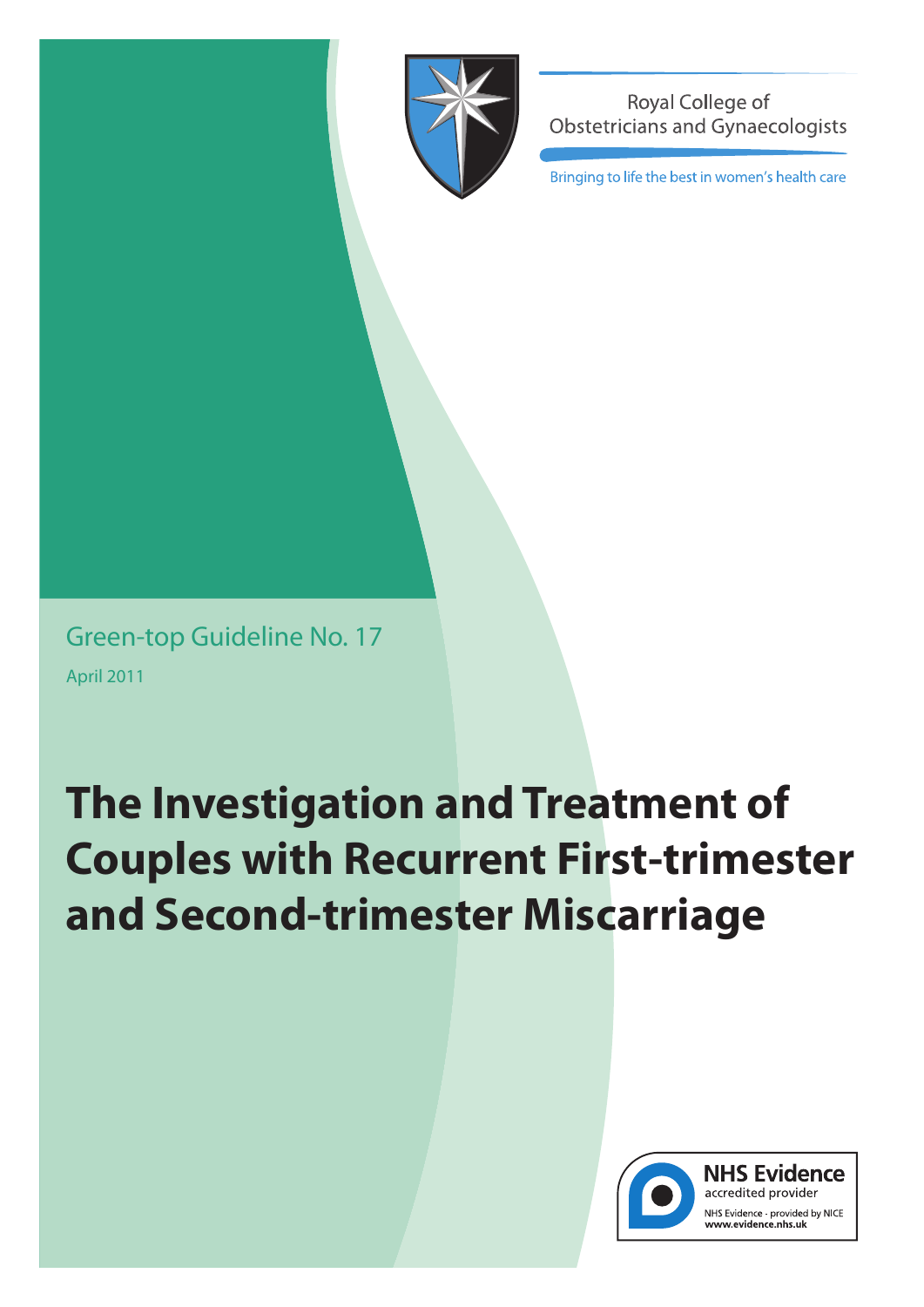# The Investigation andTreatment of Couples with Recurrent First-trimester and Second-trimester Miscarriage

This is the third edition of this guideline, which was first published in 1998 and then in 2003 under the title *The Investigation and Treatment of Couples with Recurrent Miscarriage*.

#### **1. Purpose and scope**

The purpose of this guideline is to provide guidance on the investigation and treatment of couples with three or more first-trimester miscarriages, or one or more second-trimester miscarriages.

# **2. Background and introduction**

Miscarriage is defined as the spontaneous loss of pregnancy before the fetus reaches viability.The term therefore includes all pregnancy losses from the time of conception until 24 weeks of gestation.It should be noted that advances in neonatal care have resulted in a small number of babies surviving birth before 24 weeks of gestation.

Recurrent miscarriage, defined as the loss of three or more consecutive pregnancies, affects 1% of couples trying to conceive. <sup>1</sup> It has been estimated that 1–2% of second-trimester pregnancies miscarry before 24 weeks of gestation. 2

#### **3. Identification and assessment of evidence**

The Cochrane Library and Cochrane Register of ControlledTrials were searched for relevant randomised controlled trials, systematic reviews and meta-analyses. A search of Medline from 1966 to 2010 was also carried out.The date of the last search was November 2010.In addition,relevant conference proceedings and abstracts were searched.

The databases were searched using the relevant MeSH terms including all sub-headings.This was combined with a keyword search using 'human', 'female', 'pregnancy', 'abortion', 'miscarriage', 'habitual', 'recurrent', 'randomised controlled trials' and 'meta-analysis'.

The definitions of the types of evidence used in this guideline originate from the Scottish Intercollegiate Guidelines Network (SIGN) grading scheme. Where possible, recommendations are based on, and explicitly linked to, the evidence that supports them. Areas lacking evidence are highlighted and annotated as 'good practice points.'

# **4. Risk factors for recurrent miscarriage**

What are the causes of recurrent first trimester miscarriage and second trimester miscarriage?

#### *4.1 Epidemiological factors*

Maternal age and number of previous miscarriages are two independent risk factors for a further miscarriage.<sup>3,4</sup> Advancing maternal age is associated with a decline in both the number and quality of the remaining oocytes. A large prospective register linkage study<sup>3</sup> reported the age-related risk of miscarriage in recognised pregnancies to be: 12–19 years, 13%; 20–24 years, 11%; 25–29 years, 12%; 30–34 years, 15%; 35–39 years,25%;40–44 years,51%; and ≥45 years,93%.Advanced paternal age has also been identified as a risk factor for miscarriage.The risk of miscarriage is highest among couples where the woman is ≥35 years of age and the man ≥40 years of age. 5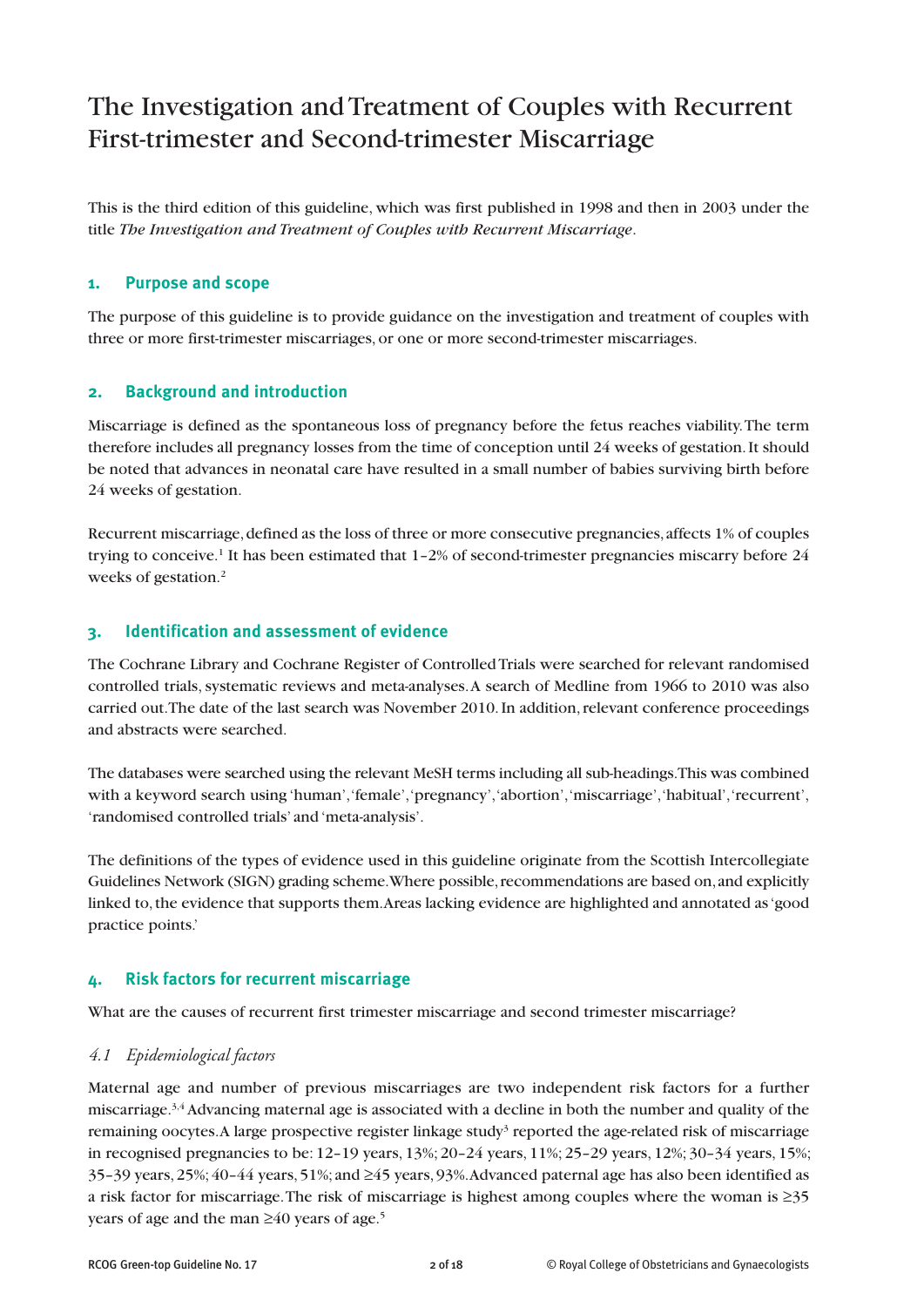Previous reproductive history is an independent predictor of future pregnancy outcome.The risk of a further miscarriage increases after each successive pregnancy loss, reaching approximately 40% after three consecutive pregnancy losses, and the prognosis worsens with increasing maternal age. $3.4$  A previous live birth does not preclude a woman developing recurrent miscarriage. 6

The evidence on the effect of environmental risk factors is based mainly on data studying women with sporadic rather than recurrent miscarriage. The results are conflicting and biased by difficulties in controlling for confounding factors and the inaccuracy of data on exposure and the measurement of toxin dose. Maternal cigarette smoking and caffeine consumption have been associated with an increased risk of spontaneous miscarriage in a dose-dependent manner. However, current evidence is insufficient to confirm this association.<sup>7-9</sup> Heavy alcohol consumption is toxic to the embryo and the fetus. Even moderate consumption of five or more units per week may increase the risk of sporadic miscarriage. 10Working with or using video display terminals does not increase the risk of miscarriage.<sup>11</sup> The evidence on the effect of anaesthetic gases for theatre workers is conflicting.<sup>12,13</sup>

Recent retrospective studies have reported that obesity increases the risk of both sporadic and recurrent miscarriage.<sup>14-16</sup>

# *4.2 Antiphospholipid syndrome*

Antiphospholipid syndrome is the most important treatable cause of recurrent miscarriage.Antiphospholipid syndrome refers to the association between antiphospholipid antibodies – lupus anticoagulant, anticardiolipin antibodies and anti-B<sub>2</sub> glycoprotein-I antibodies – and adverse pregnancy outcome or vascular thrombosis. 17,18

Adverse pregnancy outcomes include:

- **•** three or more consecutive miscarriages before 10 weeks of gestation
- **●** one or more morphologically normal fetal losses after the 10th week of gestation
- **●** one or more preterm births before the 34th week of gestation owing to placental disease.

The mechanisms by which antiphospholipid antibodies cause pregnancy morbidity include inhibition of trophoblastic function and differentiation,<sup>19-23</sup> activation of complement pathways at the maternal-fetal interface resulting in a local inflammatory response<sup>24</sup> and, in later pregnancy, thrombosis of the uteroplacental vasculature. 25–27 In vitro studies have shown that the effect of antiphospholipid antibodies on trophoblast function<sup>28,29</sup> and complement activation<sup>30</sup> is reversed by heparin.

Antiphospholipid antibodies are present in 15% of women with recurrent miscarriage. <sup>31</sup> By comparison, the prevalence of antiphospholipid antibodies in women with a low-risk obstetric history is less than 2%.<sup>32,33</sup> In women with recurrent miscarriage associated with antiphospholipid antibodies, the live birth rate in pregnancies with no pharmacological intervention has been reported to be as low as  $10\%$ .  $^{34}$ 

# *4.3 Genetic factors*

#### **4.3.1 Parental chromosomal rearrangements**

In approximately 2–5% of couples with recurrent miscarriage, one of the partners carries a balanced structural chromosomal anomaly: most commonly a balanced reciprocal or Robertsonian translocation.<sup>35-38</sup>

Although carriers of a balanced translocation are usually phenotypically normal, their pregnancies are at increased risk of miscarriage and may result in a live birth with multiple congenital malformation and/or mental disability secondary to an unbalanced chromosomal arrangement. The risk of miscarriage is influenced by the size and the genetic content of the rearranged chromosomal segments.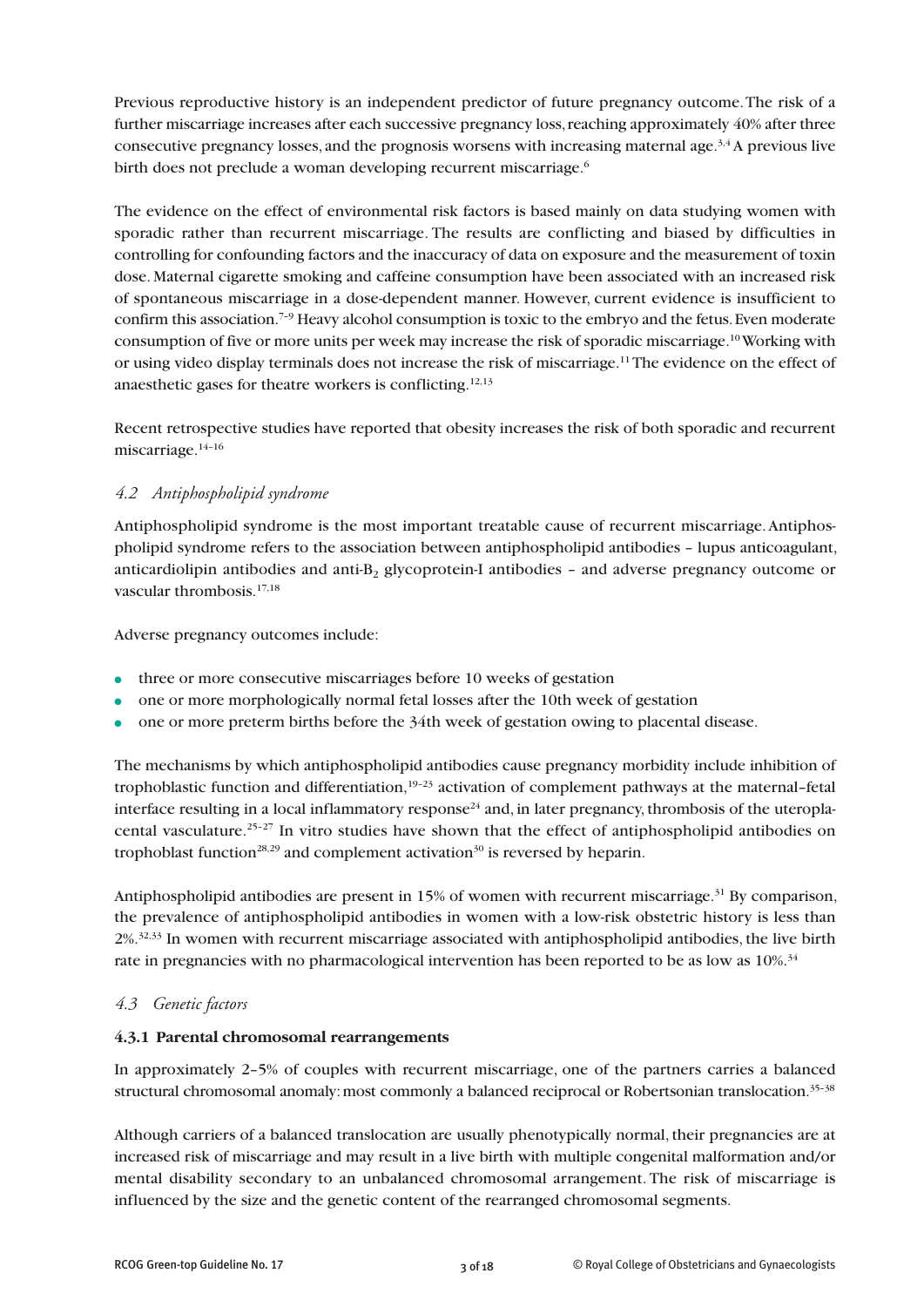#### **4.3.2 Embryonic chromosomal abnormalities**

In couples with recurrent miscarriage, chromosomal abnormalities of the embryo account for 30–57% of further miscarriages.<sup>39,40</sup>The risk of miscarriage resulting from chromosomal abnormalities of the embryo increases with advancing maternal age. However, it is important to note that as the number of miscarriages increases, the risk of euploid pregnancy loss increases.  $^{40,41}$ 

#### *4.4 Anatomical factors*

#### **4.4.1 Congenital uterine malformations**

The exact contribution that congenital uterine anomalies make to recurrent miscarriage remains unclear since the prevalence and reproductive implications of uterine anomalies in the general population are unknown.The reported prevalence of uterine anomalies in recurrent miscarriage populations ranges between 1.8% and 37.6%. $^{42,43}$ This variability reflects the differences in the criteria and techniques used for diagnosis and the fact that available studies have included women with two, three or more miscarriages in both the first and second trimester of pregnancy.The prevalence of uterine malformations appears to be higher in women with second-trimester miscarriages compared with women who suffer first-trimester miscarriages, but this may be related to the cervical weakness that is frequently associated with uterine malformation. <sup>44</sup> It has been reported that women with arcuate uteri tend to miscarry more in the second trimester while women with septate uteri are more likely to miscarry in the first trimester. 45

A retrospective review of reproductive performance in women with untreated uterine anomalies has suggested that these women experience high rates of miscarriage and preterm delivery, with a term delivery rate of only 50%.<sup>42</sup> However, retrospective studies are biased by patient selection and, until well controlled prospective data become available, the role of uterine anomalies in recurrent miscarriage will remain debatable.

#### **4.4.2 Cervical weakness**

Cervical weakness is a recognised cause of second-trimester miscarriage, but the true incidence is unknown,since the diagnosis is essentially a clinical one.There is currently no satisfactory objective test that can identify women with cervical weakness in the non-pregnant state.The diagnosis is usually based on a history of second-trimester miscarriage preceded by spontaneous rupture of membranes or painless cervical dilatation.

#### *4.5 Endocrine factors*

Systemic maternal endocrine disorders such as diabetes mellitus and thyroid disease have been associated with miscarriage.Women with diabetes who have high haemoglobin A1c levels in the first trimester are at risk of miscarriage and fetal malformation. <sup>46</sup> However, well-controlled diabetes mellitus is not a risk factor for recurrent miscarriage, nor is treated thyroid dysfunction.  $^{47,48}\rm{The}$  prevalence of diabetes mellitus and thyroid dysfunction in women who suffer recurrent miscarriage is similar to that reported in the general population. 49,50

Anti-thyroid antibodies have been linked to recurrent miscarriage. However, one case–control study<sup>51</sup> from 1998 has reported that women with recurrent miscarriages are no more likely than women without recurrent miscarriage to have circulating thyroid antibodies. A single prospective study<sup>52</sup> has shown that the presence of thyroid antibodies in euthyroid women with a history of recurrent miscarriage does not affect future pregnancy outcome.

Evidence level 3

Polycystic ovary syndrome (PCOS) has been linked to an increased risk of miscarriage but the exact mechanism remains unclear. Polycystic ovarian morphology, elevated serum luteinising hormone levels or elevated serum testosterone levels, although markers of PCOS, do not predict an increased risk of future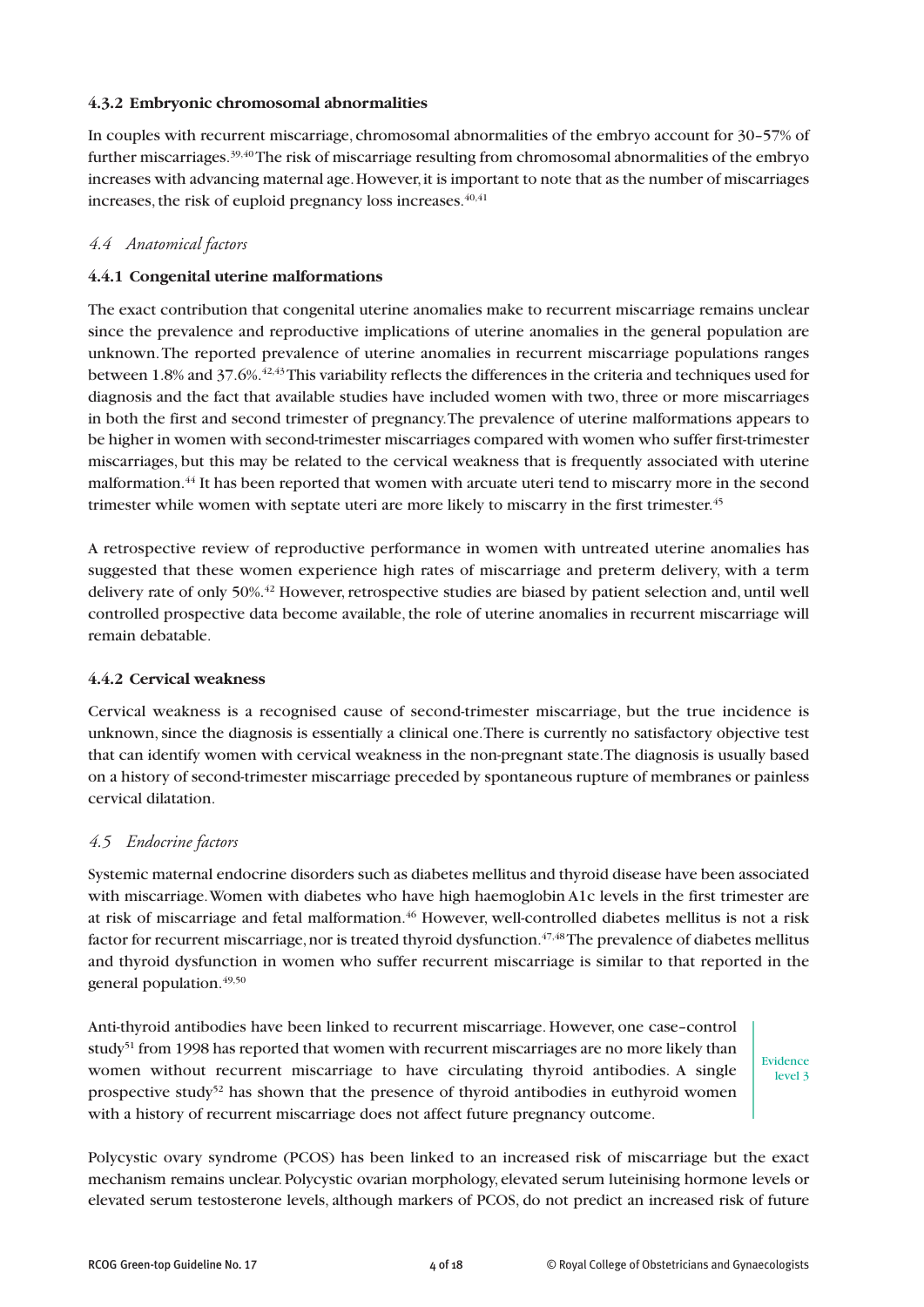pregnancy loss among ovulatory women with a history of recurrent miscarriage who conceive spontaneously. <sup>53</sup> The increased risk of miscarriage in women with PCOS has been recently attributed to insulin resistance,hyperinsulinaemia and hyperandrogenaemia.The prevalence of insulin resistance is increased in women with recurrent miscarriage compared with matched fertile controls.<sup>54</sup> An elevated free androgen index appears to be a prognostic factor for a subsequent miscarriage in women with recurrent miscarriage. 55

#### *4.6 Immune factors*

There is no clear evidence to support the hypothesis of human leucocyte antigen incompatibility between couples,the absence of maternal leucocytotoxic antibodies or the absence of maternal blocking antibodies. Hence, they should not be offered routinely in the investigation of couples with recurrent miscarriage.

Natural killer (NK) cells are found in peripheral blood and the uterine mucosa.Peripheral blood NK cells are phenotypically and functionally different from uterine NK (uNK) cells. 56There is no clear evidence that altered peripheral blood NK cells are related to recurrent miscarriage. 57,58Therefore,testing for peripheral blood NK cells as a surrogate marker of the events at the maternal–fetal interface is inappropriate and should not be offered routinely in the investigation of couples with recurrent miscarriage.

It has been suggested that uNK cells may play a role in trophoblastic invasion and angiogenesis in addition to being an important component of the local maternal immune response to pathogens.<sup>59</sup> It should be noted that the largest study<sup>60</sup> examining the relationship between uNK cell numbers and future pregnancy outcome reported that raised uNK cell numbers in women with recurrent miscarriage was not associated with an increased risk of miscarriage.This remains a research field and testing for uNK cells should not be offered routinely in the investigation of recurrent miscarriage.

Cytokines are immune molecules that control both immune and other cells. Cytokine responses are generally characterised either asT-helper-1 (Th-1) type,with production of the pro-inflammatory cytokines interleukin 2, interferon and tumour necrosis factor alpha (TNF ), or as T-helper-2 (Th-2) type, with production of the anti-inflammatory cytokines interleukins 4,6 and 10.It has been suggested that normal pregnancy might be the result of a predominantlyTh-2 cytokine response,whereas women with recurrent miscarriage have a bias towards mounting aTh-1 cytokine response.

A meta-analysis<sup>61</sup> concluded that the available data are not consistent with more than modest associations between cytokine polymorphisms and recurrent miscarriage. Further research is required to assess the contribution that disordered cytokines make to recurrent miscarriage before routine cytokine tests can be introduced to clinical practice.

# Evidence level 2++

# *4.7 Infective agents*

Any severe infection that leads to bacteraemia or viraemia can cause sporadic miscarriage.The role of infection in recurrent miscarriage is unclear. For an infective agent to be implicated in the aetiology of repeated pregnancy loss,it must be capable of persisting in the genital tract and avoiding detection,or must cause insufficient symptoms to disturb the woman.Toxoplasmosis, rubella, cytomegalovirus, herpes and listeria infections do not fulfil these criteria and routine TORCH screening should be abandoned. 62

Evidence level 3

The presence of bacterial vaginosis in the first trimester of pregnancy has been reported as a risk factor for second-trimester miscarriage and preterm delivery,<sup>63,64</sup> but the evidence for an association with firsttrimester miscarriage is inconsistent. 65,66 A randomised placebo-controlled trial <sup>67</sup> reported that treatment of bacterial vaginosis early in the second trimester with oral clindamycin significantly reduces the incidence of second-trimester miscarriage and preterm birth in the general population.There are no published data to assess the role of antibiotic therapy in women with a previous second-trimester miscarriage.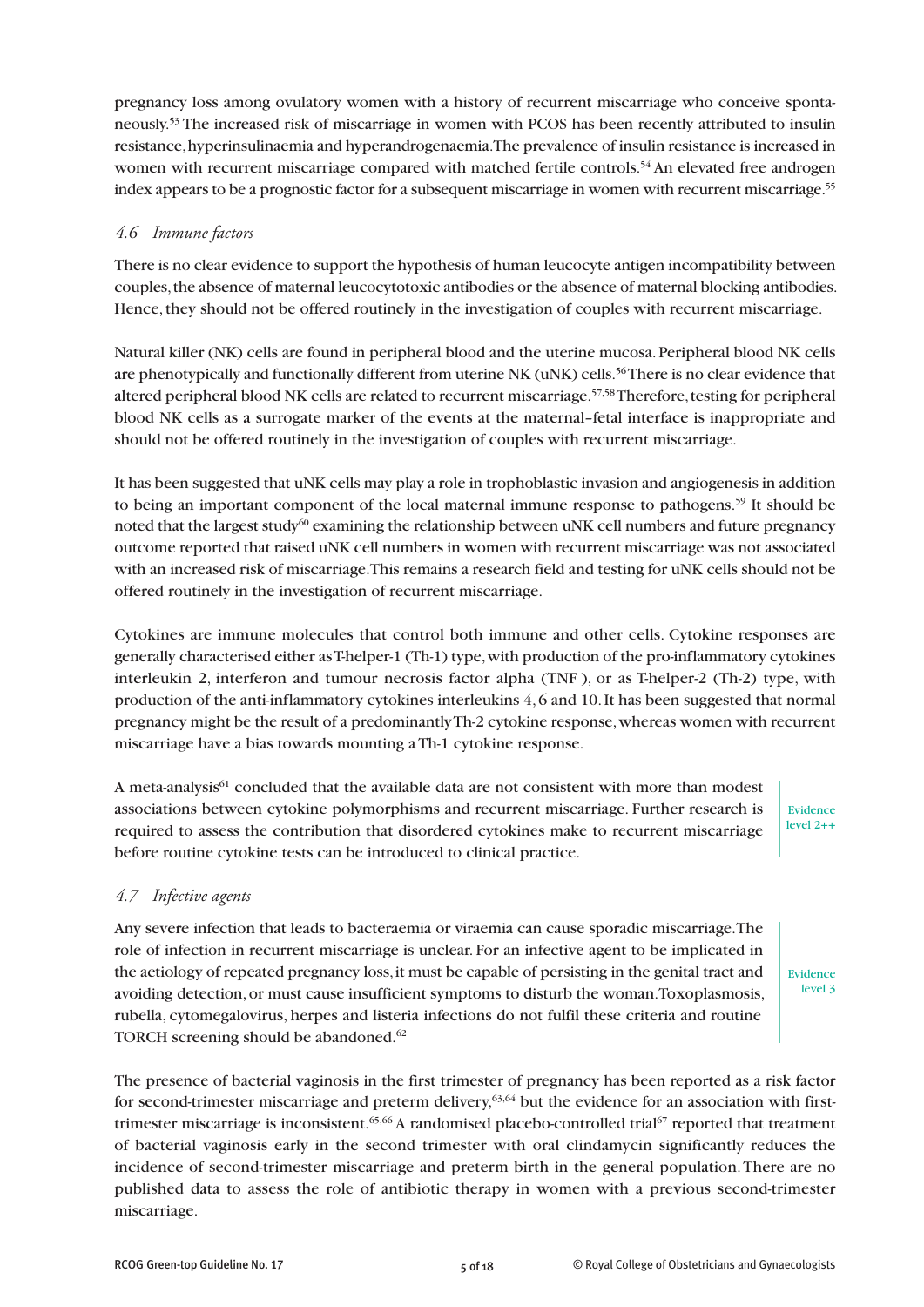# *4.8 Inherited thrombophilic defects*

Both inherited and acquired thrombophilias, including activated protein C resistance (most commonly due to factor V Leiden mutation), deficiencies of protein C/S and antithrombin III, hyperhomocysteinaemia and prothrombin gene mutation, are established causes of systemic thrombosis. In addition, inherited thrombophilias have been implicated as a possible cause in recurrent miscarriage and late pregnancy complications with the presumed mechanism being thrombosis of the uteroplacental circulation.

A meta-analysis<sup>68</sup> of pooled data from 31 retrospective studies suggested that the magnitude of the association between inherited thrombophilias and fetal loss varies according to type of fetal loss and type of thrombophilia.The association between thrombophilia and late pregnancy loss has been consistently stronger than for early pregnancy loss. In this meta-analysis, factor V Leiden was associated with recurrent first-trimester fetal loss (OR  $2.01$ ,  $95\%$  CI  $1.13-3.58$ ), recurrent fetal loss after 22 weeks (OR 7.83, 95% CI 2.83–21.67) and non-recurrent fetal loss after 19 weeks (OR 3.26,95% CI 1.82–5.83).Activated protein C resistance was associated with recurrent first-trimester fetal loss (OR 3.48,95% CI 1.58–7.69).Prothrombin gene mutation was associated with recurrent first-trimester fetal loss (OR 2.32, 95% CI 1.12-4.79), recurrent fetal loss before 25 weeks (OR 2.56, 95% CI 1.04–6.29) and late non-recurrent fetal loss (OR 2.3, 95% CI 1.09– 4.87).Protein S deficiency was associated with recurrent fetal loss (OR 14,95% CI 0.99–218) and non-recurrent fetal loss after 22 weeks (OR 7.39,95% CI 1.28-42.83). Methylenetetrahydrofolate mutation and protein C and antithrombin deficiencies were not associated with fetal loss. However, since protein C and antithrombin III deficiencies are rare, the number of women included in the study was too small to show any difference in pregnancy outcome.

Similarly, another meta-analysis<sup>69</sup> of 16 case–control studies reported that carriers of factor V Leiden or prothrombin gene mutation have double the risk of experiencing recurrent miscarriage compared with women without these thrombophilic mutations.

Prospective data on the outcome of untreated pregnancies in women with hereditary thrombophilias are scarce. One small study<sup>70</sup> of six hereditary thrombophilias reported no adverse effects on the live birth rate of women with recurrent miscarriage. By contrast, two small prospective studies<sup>71,72</sup> reported an increased risk of miscarriage in untreated pregnancies for women with recurrent miscarriage who carry the factor V Leiden mutation compared with those with a normal factor V genotype.

# **5. What are the recommended investigations of couples with recurrent first-trimester miscarriage and second-trimester miscarriage?**

**Women with recurrent first-trimester and second-trimester miscarriage should be looked after by a health professional with the necessary skills and expertise. Where available, this might be within a recurrent miscarriage clinic.**

The loss of pregnancy at any stage can be a devastating experience and particular sensitivity is required in assessing and counselling couples with recurrent miscarriage.Ideally,the couple should be seen together at a dedicated recurrent miscarriage clinic and given accurate information to facilitate decision making about future pregnancies.Clearly written patient leaflets are recommended to provide written information that the couple can take home.

#### *5.1 Antiphospholipid antibodies*

**All women with recurrent first-trimester miscarriage and all women with one or more second-trimester miscarriage should be screened before pregnancy for antiphospholipid antibodies.**



Evidence level 2++

Evidence level  $2+4$ 

Evidence level 2+

 $\checkmark$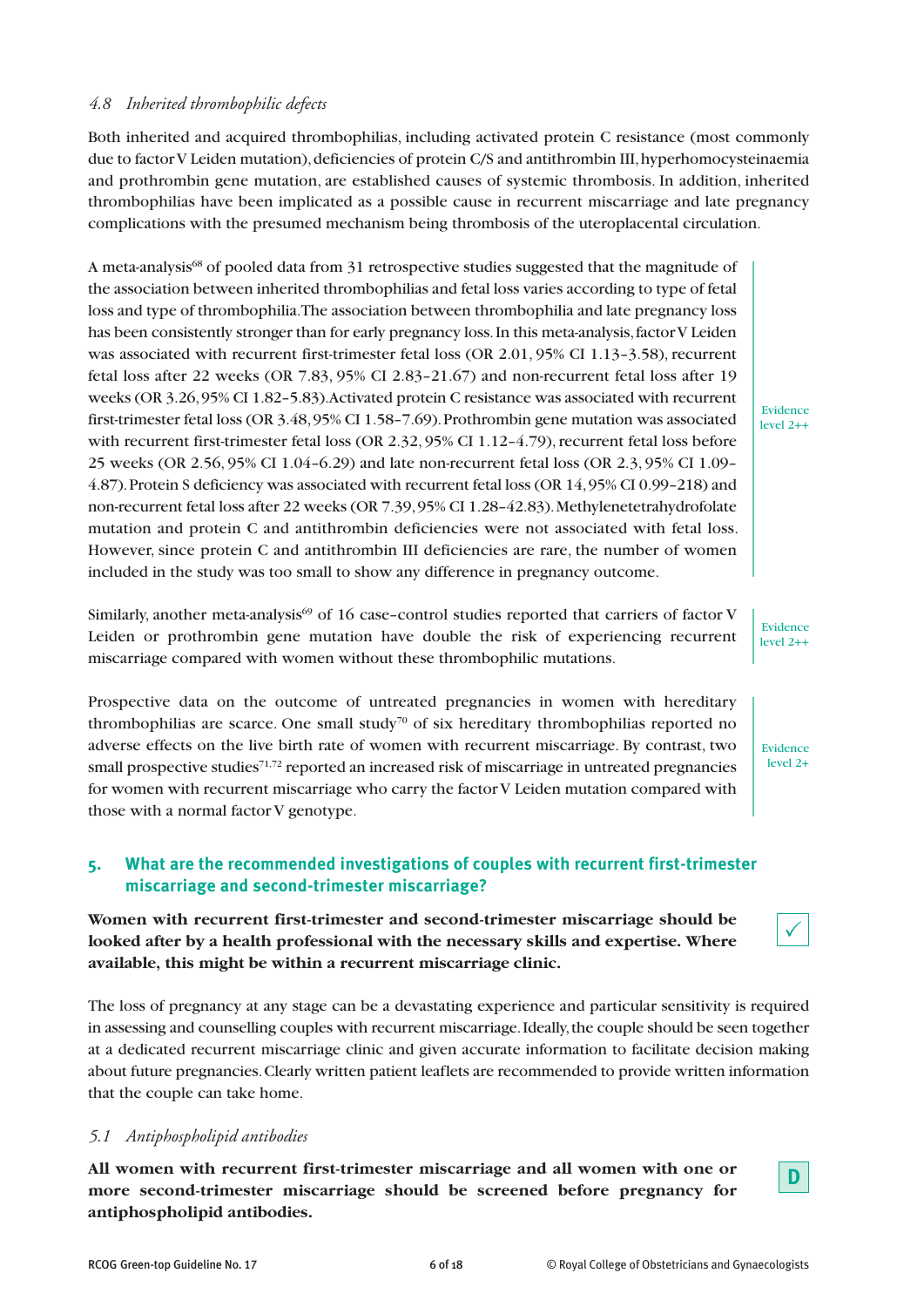To diagnose antiphospholipid syndrome it is mandatory that the woman has two positive tests at least 12 weeks apart for either lupus anticoagulant or anticardiolipin antibodies of immunoglobulin G and/or immunoglobulin M class present in a medium or high titre over 40 g/l or ml/l, or above the 99th percentile).

In the detection of lupus anticoagulant, the dilute Russell's viper venom time test together with a platelet neutralisation procedure is more sensitive and specific than either the activated partial thromboplastin time test or the kaolin clotting time test.<sup>31</sup> Anticardiolipin antibodies are detected using a standardised enzymelinked immunosorbent assay.

The detection of antiphospholipid antibodies is subject to considerable inter-laboratory variation. <sup>73</sup> This is a result of temporal fluctuation of antiphospholipid antibody titres in individual women, transient positivity secondary to infections, suboptimal sample collection and preparation and lack of standardisation of laboratory tests for their detection.

#### *5.2 Karyotyping*

**Cytogenetic analysis should be performed on products of conception of the third and subsequent consecutive miscarriage(s).**

**Parental peripheral blood karyotyping of both partners should be performed in couples with recurrent miscarriage where testing of products of conception reports an unbalanced structural chromosomal abnormality.**

Knowledge of the karyotype of the products of conception allows an informed prognosis for a future pregnancy outcome to be given.While a sporadic fetal chromosome abnormality is the most common cause of any single miscarriage, the risk of miscarriage as a result of fetal aneuploidy decreases with an increasing number of pregnancy losses. <sup>41</sup> If the karyotype of the miscarried pregnancy is abnormal, there is a better prognosis for the next pregnancy.<sup>39</sup>

A Dutch study<sup>38</sup> reported that couples with balanced translocations have a low risk  $(0.8%)$  of pregnancies with an unbalanced karyotype surviving into the second trimester and that their chance of having a healthy child is 83%. A recent retrospective UK audit<sup>74</sup> of four UK centres over periods of 5–30 years reported that balanced translocations were found in 1.9% (406 of 20 432) of parents with recurrent miscarriage,but only four unbalanced translocations were found after referral for prenatal diagnosis because of balanced parental translocation ascertained for recurrent miscarriage.At an estimated cost of £3–4 million (the total cost of karyotyping 20 432 individuals calculated at  $\text{\&}160 - 200$  per karyotype), the data suggest that routine karyotyping of couples with recurrent miscarriage cannot be justified. Selective parental karyotyping may be more appropriate when an unbalanced chromosome abnormality is identified in the products of conception.

#### *5.3 Anatomical factors*

**All women with recurrent first-trimester miscarriage and all women with one or more second-trimester miscarriages should have a pelvic ultrasound to assess uterine anatomy.**

**Suspected uterine anomalies may require further investigations to confirm the diagnosis, using hysteroscopy, laparoscopy or three-dimensional pelvic ultrasound.**

**D**

**D**

Evidence level 4

Evidence level 3

 $\checkmark$ 

 $\checkmark$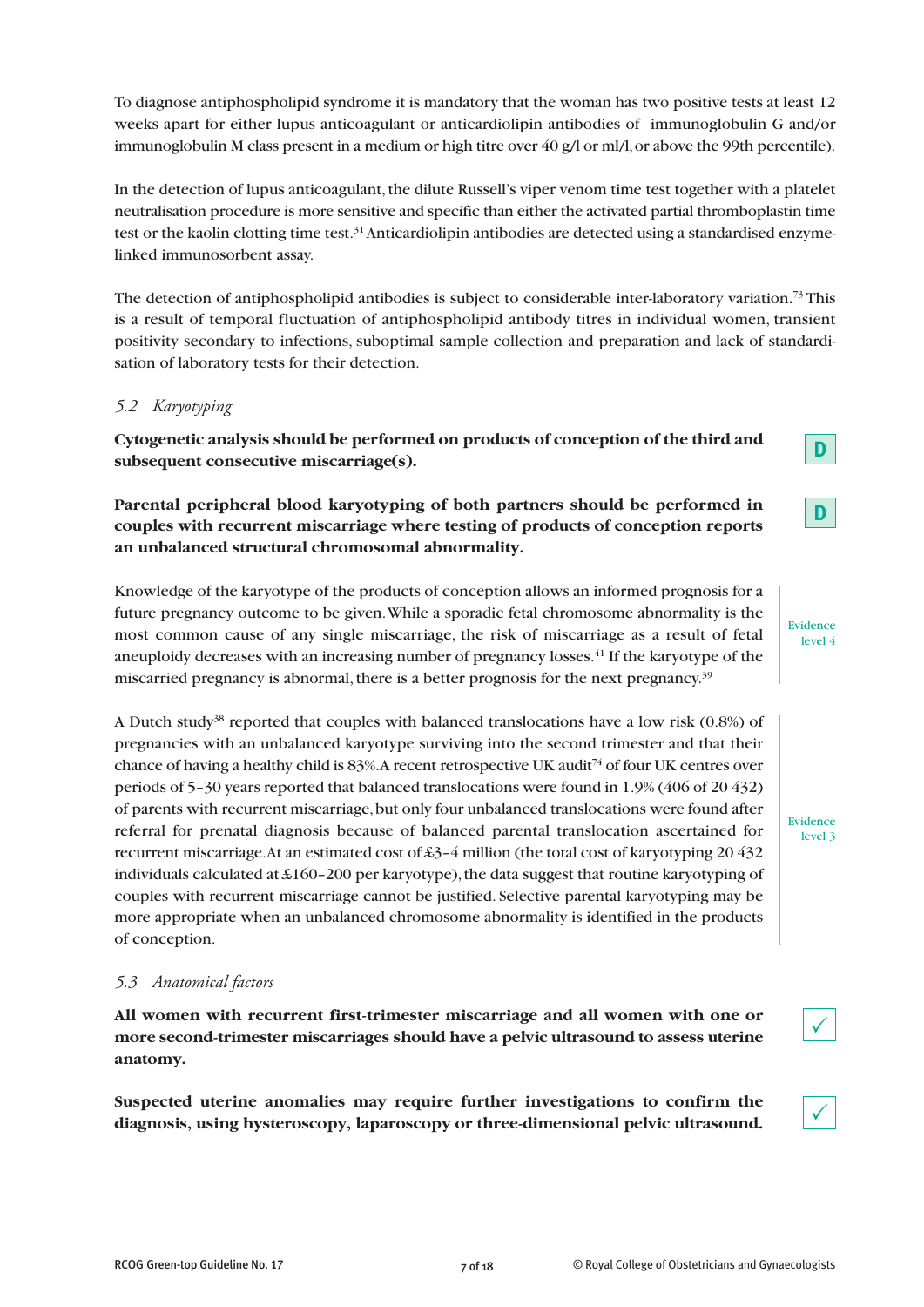# **Women with second-trimester miscarriage should be screened for inherited thrombophilias including factor V Leiden, factor II (prothrombin) gene mutation and protein S.**

A review75 of studies comparing the diagnostic accuracy of various imaging modalities has reported that two-dimensional ultrasound scanning and/or hysterosalpingography can be used as an initial screening test. Combined hysteroscopy and laparoscopy and possibly three-

A meta-analysis<sup>68</sup> of retrospective studies has reported a strong association between secondtrimester miscarriage and inherited thrombophilias: factor V Leiden, factor II (prothrombin) gene mutation and protein S deficiency.

# **6. Treatment options for recurrent miscarriage**

*6.1 What are the treatment options for recurrent first trimester and second trimester miscarriage?*

**Women with recurrent miscarriage should be offered referral to a specialist clinic.**

# *6.2 Antiphospholipid syndrome*

# **Pregnant women with antiphospholipid syndrome should be considered for treatment with low-dose aspirin plus heparin to prevent further miscarriage.**

A meta-analysis<sup>76</sup> of randomised controlled trials examined the outcomes of various treatments – including aspirin, steroids, intravenous globulin and heparin – given to improve pregnancy outcome of women with recurrent miscarriage associated with antiphospholipid antibodies. This meta-analysis reported that the only treatment or treatment combination that leads to a significant increase in the live birth rate among women with antiphospholipid syndrome is aspirin plus unfractionated heparin. This treatment combination significantly reduces the miscarriage rate by 54% (aspirin plus unfractionated heparin compared with aspirin alone:RR 0.46, 95% CI 0.29–0.71).

Two small prospective studies<sup>77,78</sup> reported no difference in efficacy and safety between unfractionated heparin and low-molecular-weight heparin when combined with aspirin in the treatment of women with recurrent miscarriage associated with antiphospholipid antibodies.

The value of heparin has been questioned in two studies.<sup>79,80</sup> However, there were methodological weaknesses in both demographic and laboratory entry criteria and time of randomisation.

There are no adverse fetal outcomes reported in the meta-analysis of randomised controlled trials of low-dose aspirin for the prevention of pre-eclampsia in pregnancy. <sup>81</sup> Heparin does not cross the placenta and hence there is no potential to cause fetal haemorrhage or teratogenicity. Heparin can,however,be associated with maternal complications including bleeding,hypersensitivity reactions, heparin-induced thrombocytopenia and, when used long term, osteopenia and vertebral fractures. Two prospective studies $82,83$  have shown that the loss of bone mineral density at the lumbar spine associated with low-dose long-term heparin therapy is similar to that which occurs physiologically during normal pregnancy.

Evidence level 2+





Evidence level 2++



# **B**

Evidence level 1+

Evidence level 1+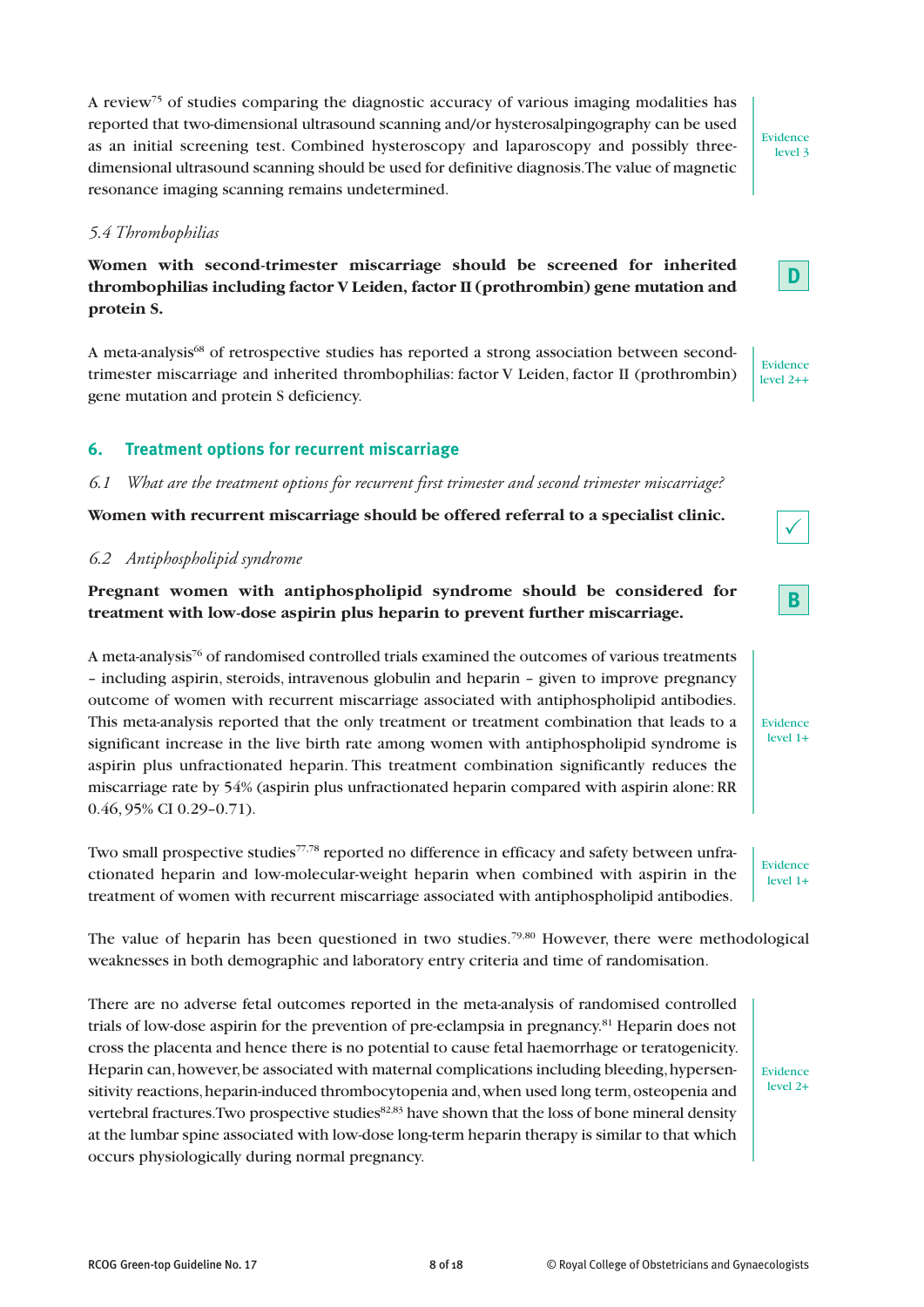Low-molecular-weight heparin is as safe as unfractionated heparin and has potential advantages during pregnancy,since it causes less heparin-induced thrombocytopenia, can be administered once daily and is associated with a lower risk of heparin-induced osteoporosis.  $^{84}$ 

Pregnancies associated with antiphospholipid antibodies treated with aspirin and heparin remain at high risk of complications during all three trimesters.Although aspirin plus heparin treatment substantially improves the live birth rate of women with recurrent miscarriage associated with antiphospholipid antibodies, these pregnancies remain at high risk of complications during all three trimesters, including repeated miscarriage, pre-eclampsia, fetal growth restriction and preterm birth; 85,86 this necessitates careful antenatal surveillance.

**Neither corticosteroids nor intravenous immunoglobulin therapy improve the live birth rate of women with recurrent miscarriage associated with antiphospholipid antibodies compared with other treatment modalities; their use may provoke significant maternal and fetal morbidity.**

A meta-analysis<sup>76</sup> of randomised controlled trials reported that treating women who suffer recurrent miscarriage associated with antiphospholipid antibodies with corticosteroids during pregnancy does not improve the live birth rate compared with aspirin or aspirin plus heparin (prednisone and aspirin compared with placebo or aspirin alone:RR 0.85,95% CI 0.53–1.36;and compared with heparin and aspirin: RR 1.17, 95% CI 0.47–2.93). Steroid therapy is associated with significant maternal and fetal morbidity.

A randomised controlled trial <sup>87</sup> reported that women with recurrent miscarriage associated with antiphospholipid antibodies treated with low-molecular-weight heparin plus aspirin had a higher rate of live births than those treated with intravenous immunoglobulin (RR 2.28, 95% CI 0.81-6.4). Similarly, another randomised controlled trial<sup>88</sup> reported that low-molecular-weight heparin plus aspirin resulted in a higher live birth rate than intravenous immunoglobulin in the treatment of women with recurrent miscarriage associated with antiphospholipid antibodies (OR 1.80, 95% CI 1.14–2.84).

# *6.2 Genetic factors*

# **The finding of an abnormal parental karyotype should prompt referral to a clinical geneticist.**

Genetic counselling offers the couple a prognosis for the risk of future pregnancies with an unbalanced chromosome complement and the opportunity for familial chromosome studies.

Reproductive options in couples with chromosomal rearrangements include proceeding to a further natural pregnancy with or without a prenatal diagnosis test, gamete donation and adoption.

Preimplantation genetic diagnosis has been proposed as a treatment option for translocation carriers.<sup>89,90</sup> Since preimplantation genetic diagnosis necessitates that the couple undergo in vitro fertilisation to produce embryos, couples with proven fertility need to be aware of the financial cost as well as implantation and live birth rates per cycle following in vitro fertilisation/preimplantation genetic diagnosis.Furthermore,they should be informed that they have a higher (50–70%) chance of a healthy live birth in future untreated pregnancies following natural conception<sup>37,38,91</sup> than is currently achieved after preimplantation genetic diagnosis/in vitro fertilisation (approximately 30%).<sup>92</sup>

Evidence level 4





Evidence level 1+

Evidence level 1+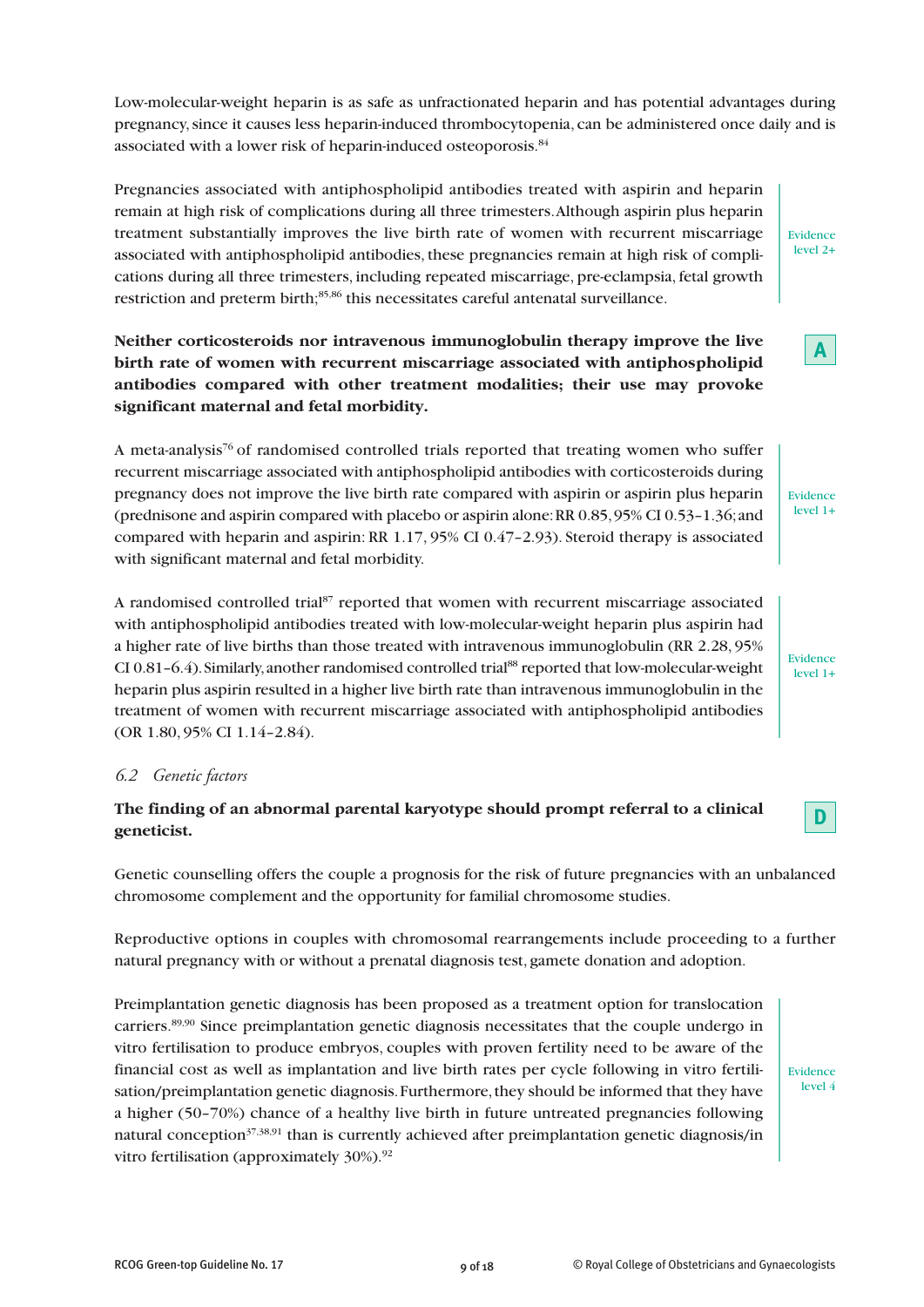# **Preimplantation genetic screening with in vitro fertilisation treatment in women with unexplained recurrent miscarriage does not improve live birth rates.**

Preimplantation genetic screening in conjunction with in vitro fertilisation has been advocated as a treatment option for women with recurrent miscarriage, the rationale being that the identification and transfer of what are thought to be genetically normal embryos will lead to a live birth.The live birth rate of women with unexplained recurrent miscarriage who conceive naturally is significantly higher than currently achieved after preimplantation genetic screening/in vitro fertilisation (20–30%). 92–95

#### *6.3 Anatomical factors*

#### **6.3.1 Congenital uterine malformations**

# **There is insufficient evidence to assess the effect of uterine septum resection in women with recurrent miscarriage and uterine septum to prevent further miscarriage.**

There are no published randomised trials assessing the benefits of surgical correction of uterine abnormalities on pregnancy outcome.Open uterine surgery has never been assessed in prospective trials but is associated with postoperative infertility and carries a significant risk of uterine scar rupture during pregnancy. <sup>96</sup> These complications are less likely to occur after transcervical hysteroscopic resection of uterine septae; experience from case series appears promising. <sup>97</sup> However, before a clear judgement can be made, this procedure must be evaluated in a prospective controlled trial.

#### **6.3.2 Cervical weakness and cervical cerclage**

**Cervical cerclage is associated with potential hazards related to the surgery and the risk of stimulating uterine contractions and hence should be considered only in women who are likely to benefit.**

**Women with a history of second-trimester miscarriage and suspected cervical weakness who have not undergone a history-indicated cerclage may be offered serial cervical sonographic surveillance.**

**In women with a singleton pregnancy and a history of one second-trimester miscarriage attributable to cervical factors, an ultrasound-indicated cerclage should be offered if a cervical length of 25 mm or less is detected by transvaginal scan before 24 weeks of gestation.**

The role of cervical cerclage in the prevention of preterm birth has been examined in a recently published RCOG Green-top Guideline.<sup>98</sup> A Cochrane review<sup>99</sup> of four randomised controlled trials found no conclusive evidence that prophylactic cerclage reduces the risk of pregnancy loss and preterm delivery in women at risk of preterm birth or mid-trimester loss owing to cervical factors. Furthermore, the procedure was associated with a high risk of minor morbidity but no serious morbidity.A small reduction in deliveries before 33 weeks of gestation was noted in the largest trial.<sup>100</sup> The benefit was most marked in women with three or more second-trimester miscarriages or preterm births. However, there was no significant improvement in perinatal survival.

A short cervical length on transvaginal ultrasound during pregnancy may be useful in predicting preterm birth in some cases of suspected cervical weakness. A meta-analysis<sup>101</sup> of individual patient-level data from four randomised controlled trials reported that in a subgroup analysis of women with singleton pregnancies, a short cervix (less than 25 mm) and previous secondtrimester miscarriage, cerclage may reduce the incidence of preterm birth before 35 weeks of gestation (RR 0.57, 95% CI 0.33–99).



Evidence level 2+

**C**



**A**

# **B**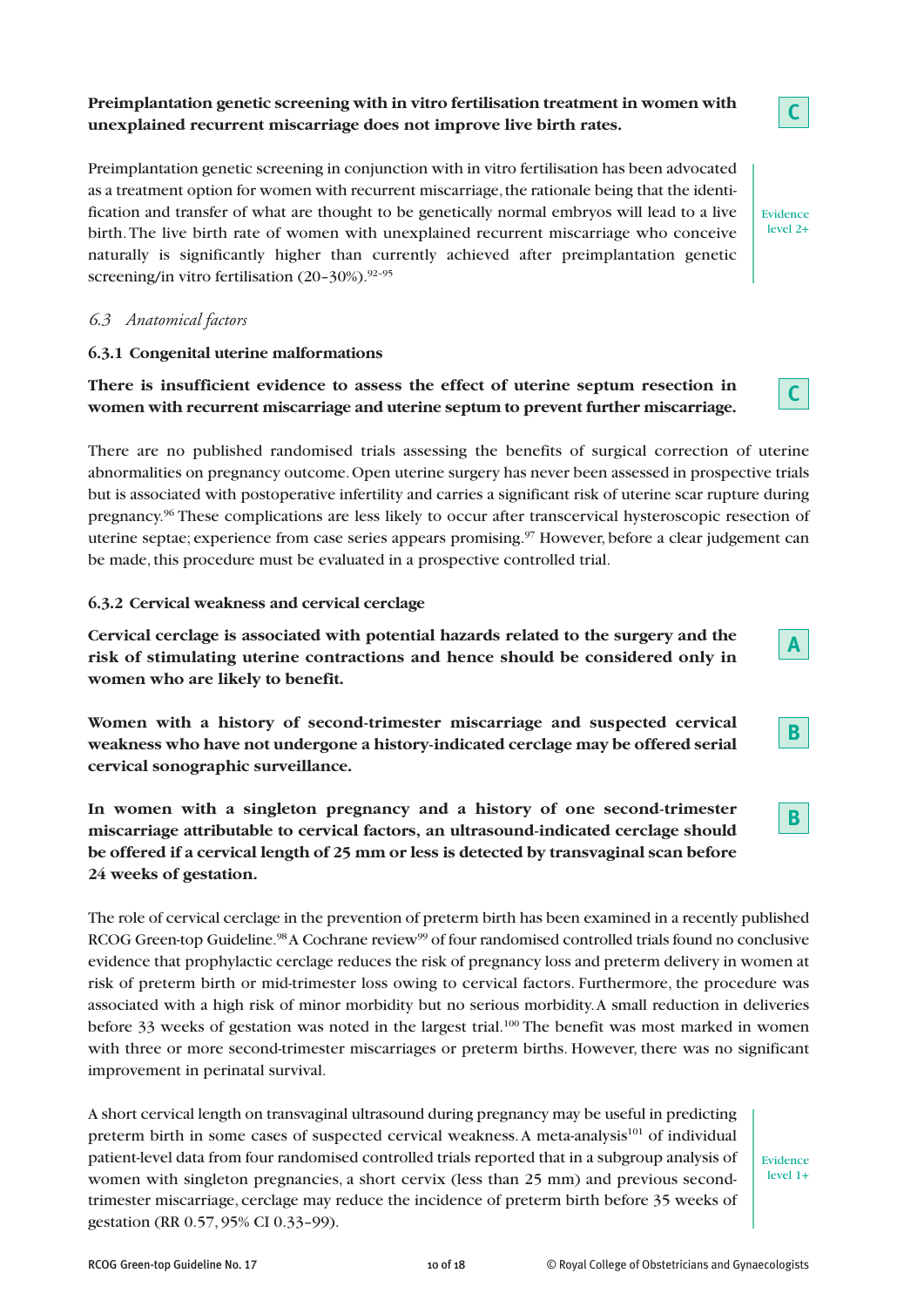Transabdominal cerclage has been advocated as a treatment for second-trimester miscarriage and the prevention of early preterm labour in selected women with a previous failed transvaginal cerclage and/or a very short and scarred cervix.<sup>102–104</sup> In the absence of any control groups, the reported improvement in pregnancy outcome is difficult to assess.A systematic review105 compared abdominal with vaginal cerclage in women with failed vaginal cerclage in a previous pregnancy.This review concluded that abdominal cerclage may be associated with a lower risk of perinatal death or delivery before 24 weeks of gestation and a higher risk of serious operative complications.Whether to perform transabdominal cerclage before pregnancy or during pregnancy remains uncertain. 106

# *6.4 Endocrine factors*

# **There is insufficient evidence to evaluate the effect of progesterone supplementation in pregnancy to prevent a miscarriage in women with recurrent miscarriage.**

Progesterone is necessary for successful implantation and the maintenance of pregnancy.This benefit of progesterone could be explained by its immmunomodulatory actions in inducing a pregnancy-protective shift from pro-inflammatoryTh-1 cytokine responses to a more favourable anti-inflammatory Th-2 cytokine response. $^{107}\mathrm{A}$  meta-analysis $^{108}$  to assess progesterone support for pregnancy showed that it did not reduce the sporadic miscarriage rate. However, in a subgroup analysis of trials involving women with recurrent miscarriage, progesterone treatment offered a statistically significant decrease in miscarriage rate compared with placebo or no treatment (OR 0.38, 95% CI 0.2–0.7). However, this meta-analysis was based on three small controlled studies, none of which detected a significant improvement in pregnancy outcome. A large multicentre study (PROMISE,**http://www.medscinet.net/promise**) is currently under way to assess the benefit of progesterone supplementation in women with unexplained recurrent miscarriage.

# **There is insufficient evidence to evaluate the effect of human chorionic gonadotrophin supplementation in pregnancy to prevent a miscarriage in women with recurrent miscarriage.**

A multicentre placebo-controlled study of human chorionic gonadotrophin supplementation in early pregnancy failed to show any benefit in pregnancy outcome.<sup>109</sup> However, another small placebo-controlled study stated that the benefit of human chorionic gonadotrophin is confined to a small subgroup ( $n = 23$ ) of women with recurrent miscarriage and oligomenorrhoea.<sup>110</sup> Human chorionic gonadotrophin supplementation in early pregnancy should be used only in the context of randomised controlled trials.

# **Suppression of high luteinising hormone levels among ovulatory women with recurrent miscarriage and polycystic ovaries does not improve the live birth rate.**

Luteinising hormone hypersecretion, a frequent feature of PCOS, has been reported as a risk factor for early pregnancy loss. A randomised controlled trial<sup>111</sup> has shown that prepregnancy pituitary suppression of luteinising hormone among ovulatory women with recurrent miscarriage and polycystic ovaries who hypersecrete luteinising hormone does not improve the live birth rate. Furthermore, the outcome of pregnancy without pituitary suppression is similar to that of women without raised luteinising hormone.

# **There is insufficient evidence to evaluate the effect of metformin supplementation in pregnancy to prevent a miscarriage in women with recurrent miscarriage.**

Evidence

**B**

| . |  |
|---|--|
| . |  |

Evidence level 1+

**B**

| <b>Contract Contract Contract Contract Contract Contract Contract Contract Contract Contract Contract Contract Co</b><br><b>Contract Contract Contract Contract Contract Contract Contract Contract Contract Contract Contract Contract Co</b> |
|------------------------------------------------------------------------------------------------------------------------------------------------------------------------------------------------------------------------------------------------|
|------------------------------------------------------------------------------------------------------------------------------------------------------------------------------------------------------------------------------------------------|

Evidence level 1+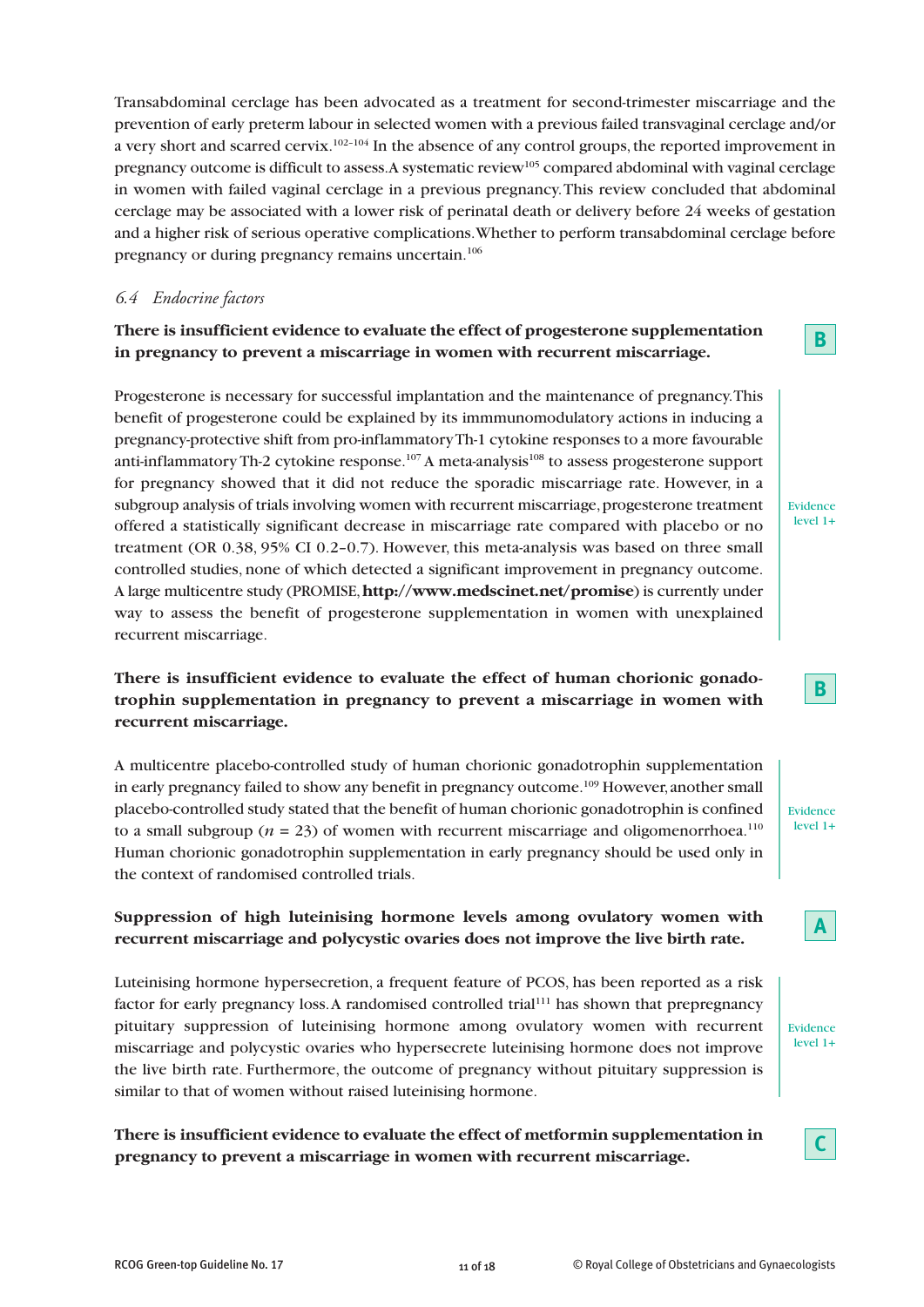The increased risk of miscarriage in women with PCOS has been attributed to insulin resistance and hyperinsulinaemia. However, a meta-analysis $112$  of 17 randomised controlled trials of metformin, an insulin-sensitising agent, in women with PCOS and infertility showed that metformin has no effect on the sporadic miscarriage risk when administered prepregnancy.

Evidence level 1++

**A**

Uncontrolled small studies $113$  have shown that use of metformin during pregnancy is associated with a reduction in the miscarriage rate in women with recurrent miscarriage and PCOS. However,there are no randomised controlled trials to assess the role of metformin in women with recurrent miscarriage.

#### *6.5 Immunotherapy*

# **Paternal cell immunisation, third-party donor leucocytes, trophoblast membranes and intravenous immunoglobulin in women with previous unexplained recurrent miscarriage does not improve the live birth rate.**

A Cochrane systematic review<sup>114</sup> has shown that the use of various forms of immunotherapy, including paternal cell immunisation, third-party donor leucocytes, trophoblast membranes and intravenous immunoglobulin, in women with unexplained recurrent miscarriage provides no significant beneficial effect over placebo in preventing further miscarriage. A 2010 metaanalysis115 confirmed this conclusion with respect to intravenous immunoglobulin. Moreover, immunotherapy is expensive and has potentially serious adverse effects including transfusion reaction, anaphylactic shock and hepatitis.The use of immunotherapy should no longer be offered to women with unexplained recurrent miscarriage.

There are no published data on the use of anti-TNF agents to improve pregnancy outcome in women with recurrent miscarriage. Furthermore, anti-TNF agents could potentially cause serious morbidity including lymphoma,granulomatous disease such as tuberculosis,demyelinating disease,congestive heart failure and syndromes similar to systemic lupus erythematosus.

Immune treatments should not be offered routinely to women with recurrent miscarriage outside formal research studies.

#### *6.6 Inherited thrombophilias*

**There is insufficient evidence to evaluate the effect of heparin in pregnancy to prevent a miscarriage in women with recurrent first-trimester miscarriage associated with inherited thrombophilia.**

**Heparin therapy during pregnancy may improve the live birth rate of women with second-trimester miscarriage associated with inherited thrombophilias.**

Women with known heritable thrombophilia are at an increased risk of venous thromboembolism. See RCOG Green-top Guideline No. 37a:*Reducing the risk of thrombosis and embolism during pregnancy and the puerperium*.116

The efficacy of thromboprophylaxis during pregnancy in women with recurrent first-trimester miscarriage who have inherited thrombophilias,but who are otherwise asymptomatic,has not been assessed in prospective randomised controlled trials.Cohort studies117–119 have suggested that heparin therapy may improve the live birth rate for these women.

Evidence level 3

**A**

**C**

Evidence level 1++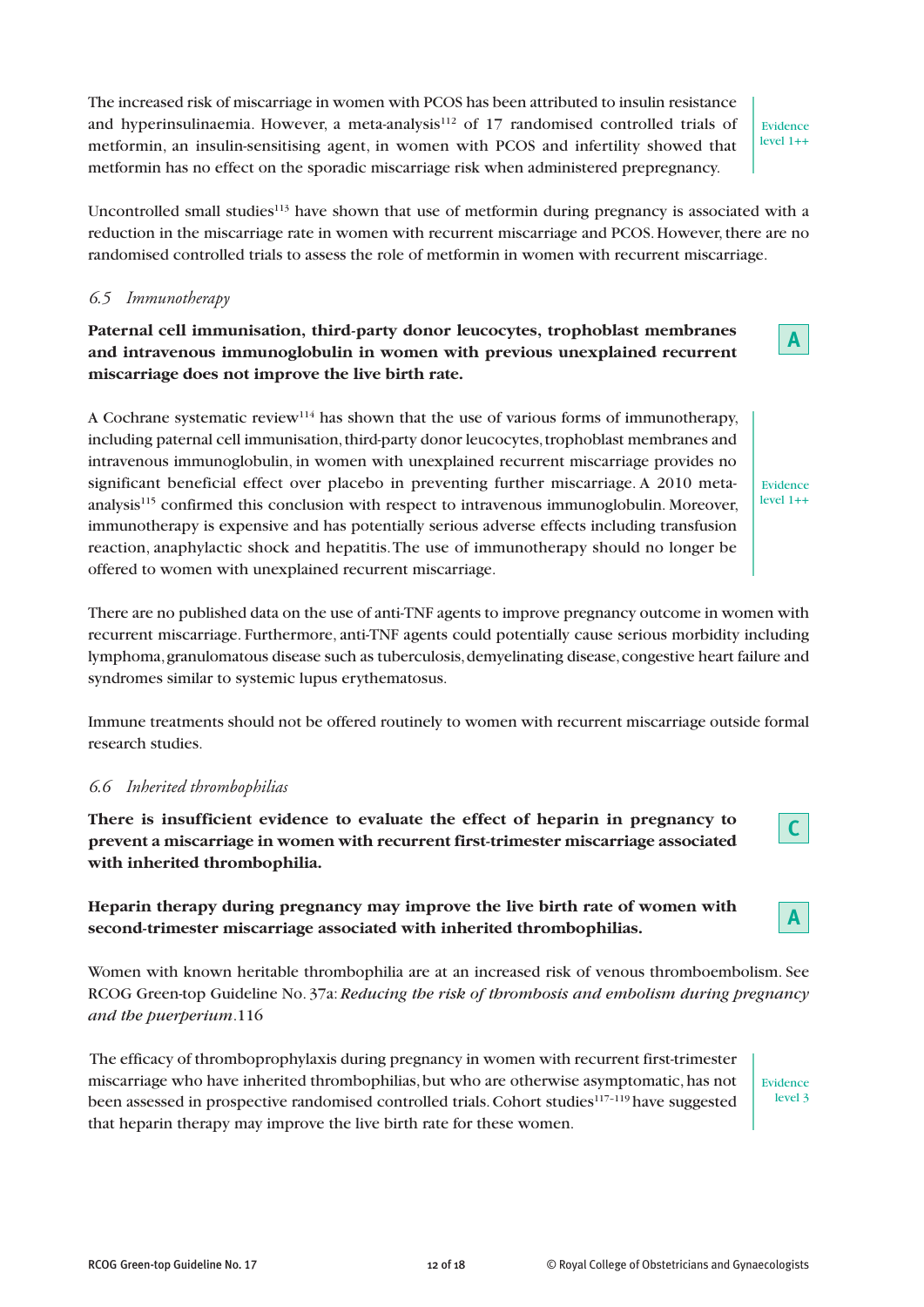One prospective randomised trial<sup>120</sup> demonstrated the efficacy of the low-molecular-weight heparin enoxaparin for the treatment of women with a history of a single late miscarriage after 10 weeks of gestation who carry the factor V Leiden or prothrombin gene mutation or have protein S deficiency.The live birth rate of women treated with enoxaparin was 86% compared with 29% in women taking low-dose aspirin alone (OR 15.5, 95% CI 7–34).

#### *6.7 Unexplained recurrent miscarriage*

**Women with unexplained recurrent miscarriage have an excellent prognosis for future pregnancy outcome without pharmacological intervention if offered supportive care alone in the setting of a dedicated early pregnancy assessment unit.**

A significant proportion of cases of recurrent miscarriage remain unexplained despite detailed investigation. These women can be reassured that the prognosis for a successful future pregnancy with supportive care alone is in the region of 75%. 6,121 However, the prognosis worsens with increasing maternal age and the number of previous miscarriages.The value of psychological support in improving pregnancy outcome has not been tested in the form of a randomised controlled trial. However, data from several non-randomised studies<sup>6,121,122</sup> have suggested that attendance at a dedicated early pregnancy clinic has a beneficial effect, although the mechanism is unclear.

Aspirin alone or in combination with heparin is being prescribed for women with unexplained recurrent miscarriage, with the aim of improving pregnancy outcome.Two recent randomised controlled trials reported that neither of these interventions improves the live birth rate among women with unexplained recurrent miscarriage.<sup>123,124</sup> However, it should be noted that both studies included a significant number of women with only two previous miscarriages (40% and 57% of the study population, respectively).

These data suggest that the use of empirical treatment in women with unexplained recurrent miscarriage is unnecessary and should be resisted. Furthermore, clinical evaluation of future treatments for recurrent miscarriage should be performed only in the context of randomised trials of sufficient power to determine efficacy.

#### **7. Suggested audit topics**

- **●** Correct assessment and investigations of couples with recurrent miscarriage.
- **●** Pregnancy outcome of women with recurrent miscarriage.

#### **8. Future research**

- **●** The role of uterine NK cells and cytokines in recurrent miscarriage.
- The role of uterine septum resection in women with recurrent miscarriage and septate uterus.
- **●** Thromboprophylaxis in women with thrombophilia and recurrent first-trimester miscarriage.
- **●** Progesterone treatment in women with unexplained recurrent miscarriage.
- **●** Metformin treatment in women with recurrent miscarriage and insulin resistance.

Evidence level 2+

Evidence level 1+

Evidence level 1+

**B**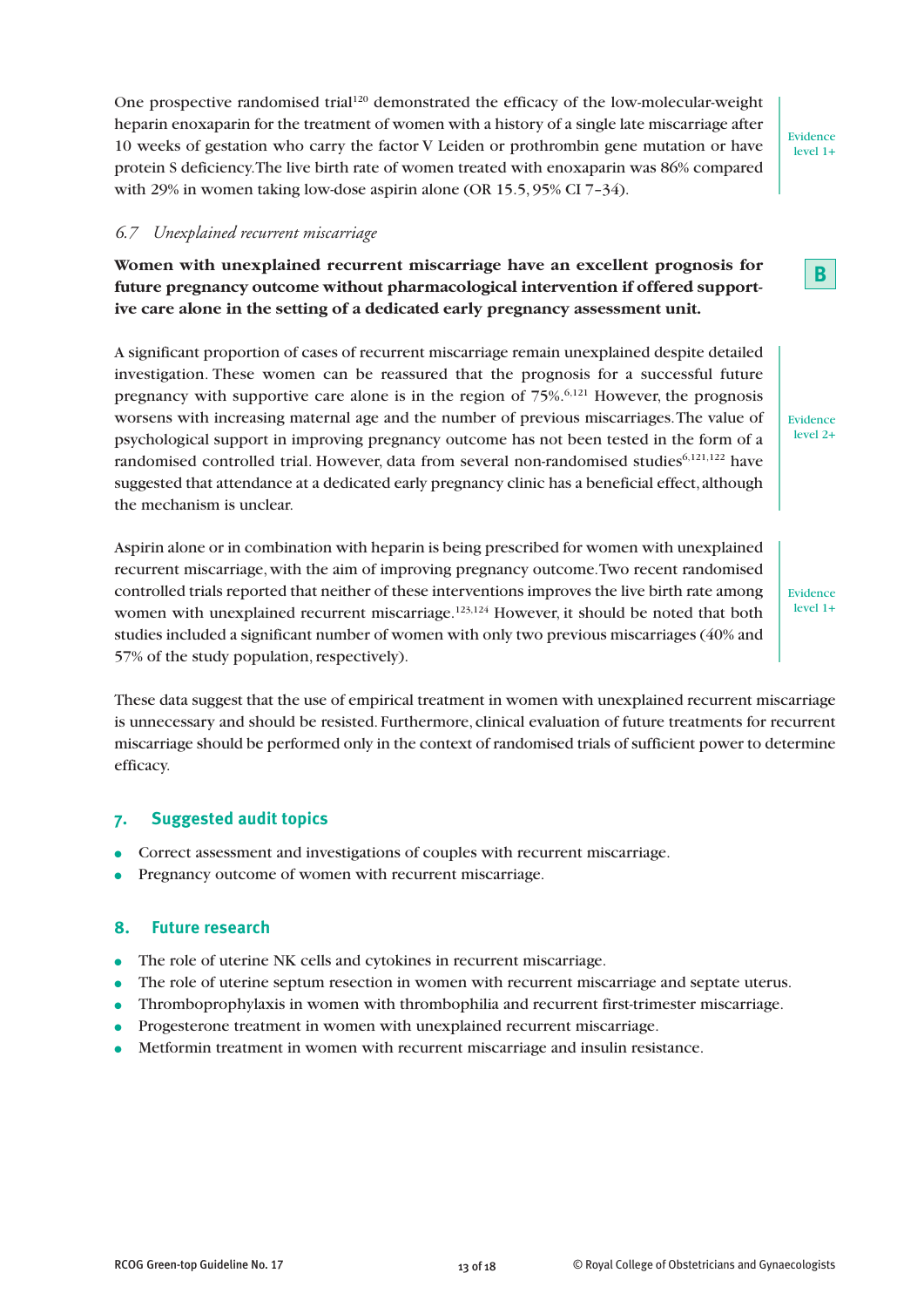#### **References**

- 1. Stirrat GM.Recurrent miscarriage. *Lancet* 1990;336:673–5.
- 2. Wyatt PR,OwolabiT, Meier C, HuangT.Age-specific risk of fetal loss observed in a second trimester serum screening population.*Am J Obstet Gynecol* 2005;192:240–6
- 3. Nybo Anderson AM,Wohlfahrt J,Christens P,Olsen J, Melbye M. Maternal age and fetal loss:population based register linkage study.*BMJ* 2000;320:1708–12.
- 4. Regan L,Braude PR,Trembath PL.Influence of past reproductive performance on risk of spontaneous abortion. *BMJ* 1989;299:541–5.
- 5. de la Rochebrochard E,Thonneau P. Paternal age and maternal age are risk factors for miscarriage; results of a multicentre European study.*Hum Reprod* 2002;17:1649–56.
- 6. Clifford K,Rai R,Regan L. Future pregnancy outcome in unexplained recurrent first trimester miscarriage.*Hum Reprod* 1997;12:387–9.
- 7. Lindbohm ML, Sallmén M,Taskinen H. Effects of exposure to environmental tobacco smoke on reproductive health. *Scand J Work Environ Health* 2002;28 Suppl 2:84–96.
- 8. Rasch V. Cigarette, alcohol, and caffeine consumption: risk factors for spontaneous abortion.*Acta Obstet Gynecol Scand* 2003;82:182–8.
- 9. Peck JD, Leviton A,Cowan LD.A review of the epidemiologic evidence concerning the reproductive health effects of caffeine consumption: a 2000–2009 update. *Food Chem Toxicol* 2010;48:2549–76.
- 10. Kesmodel U,Wisborg K,Olsen SF, HenriksenTB, Secher NJ. Moderate alcohol intake in pregnancy and the risk of spontaneous abortion.*Alcohol Alcohol* 2002;37:87–92.
- 11. Marcus M, McChesney R, Golden A, Landrigan P.Video display terminals and miscarriage.*J Am Med Womens Assoc* 2000;55:84–8, 105.
- 12. Shuhaiber S,Koren G.Occupational exposure to inhaled anaesthetic.Is it a concern for pregnant women? *Can Fam Physician* 2000;46:2391–2.
- 13. McGregor DG.Occupational exposure to trace concentrations of waste anesthetic gases. *Mayo Clin Proc* 2000;75:273–7.
- 14. Lashen H, Fear K, Sturdee DW.Obesity is associated with increased risk of first trimester and recurrent miscarriage: matched case–control study.*Hum Reprod* 2004;19:1644–6.
- 15. Metwally M,Ong KJ, Ledger WL, LiTC. Does high body mass index increase the risk of miscarriage after spontaneous and assisted conception? A meta-analysis of the evidence. *Fertil Steril* 2008;90:714–26.
- 16. Metwally M, Saravelos SH, Ledger WL, LiTC. Body mass index and risk of miscarriage in women with recurrent miscarriage. *Fertil Steril* 2010;94:290–5.
- 17. Wilson WA, Gharavi AE, Koike T, Lockshin MD, Branch DW, Piette JC, et al.International consensus statement on preliminary classification criteria for definite antiphospholipid syndrome: report of an international workshop.*Arthritis Rheum* 1999;42:1309–11.
- 18. Miyakis S, Lockshin MD, Atsumi T, Branch DW, Brey RL, Cervera R, et al.International consensus statement on an update of the classification criteria for definite antiphospholipid syndrome (APS).*J Thromb Haemost* 2006;4:295–306.
- 19. Lyden TW, Vogt E, Ng AK, Johnson PM, Rote NS. Monoclonal antiphospholipid antibody reactivity against human placental trophoblast.*J Reprod Immunol* 1992;22:1–14.
- 20. Di Simon N, De Carolis S, Lanzone A,Ronsisvalle E, Giannice R,Caruso A.In vitro effect of antiphospholipid antibody-containing sera on basal and gonadotrophin releasing hormone-dependent human chorionic gonadotrophin release by cultured trophoblast cells. *Placenta* 1995;16:75–83.
- 21. Sthoeger ZM, Mozes E,Tartakovsky B.Anti-cardiolipin antibodies induce pregnancy failure by impairing embryonic implantation.*Proc Natl Acad Sci U S A* 1993;90:6464–7.
- 22. Katsuragawa H, Kanzaki H, Inoue T, Hirano T, Mori T, Rote NS. Monoclonal antibody against phosphatidylserine inhibits in vitro human trophoblastic hormone production and invasion.*Biol Reprod* 1997;56:50–8.
- 23. Bose P, Black S, Kadyrov M, Weissenborn U, Neulen J, Regan L, et al. Heparin and aspirin attenuate placental apoptosis in vitro: implications for early pregnancy failure.*Am J Obstet Gynecol* 2005;192:23–30.
- 24. Salmon JE, Girardi G, Holers VM.Activation of complement mediates antiphospholipid antibody-induced pregnancy loss. *Lupus* 2003;12:535–8.
- 25. De Wolf F,Carreras LO, Moerman P,Vermylen J,Van Assche A, Renaer M. Decidual vasculopathy and extensive placental infarction in a patient with repeated thromboembolic accidents, recurrent fetal loss, and a lupus anticoagulant. Am *J Obstet Gynecol* 1982;142:829–34.
- 26. Out HJ,Kooijman CD,Bruinse HW, Derksen RH. Histopathological findings in placentae from patients with intra-uterine fetal death and anti-phospholipid antibodies. *Eur J Obstet Gynecol Reprod Biol* 1991;41:179–86.
- 27. Peaceman AM,Rehnberg KA.The effect of immunoglobulin G fractions from patients with lupus anticoagulant on placental prostacyclin and thromboxane production.*Am J Obstet Gynecol* 1993;169:1403–6.
- 28. Bose P, Black S, Kadyrov M, Bartz C, Shlebak A, Regan L, et al. Adverse effects of lupus anticoagulant positive blood sera on placental viability can be prevented by heparin in vitro.*Am J Obstet Gynecol* 2004;191:2125–31.
- 29. Quenby S, Mountfield S,Cartwright JE,Whitley GS,Vince G. Effects of low-molecular-weight and unfractionated heparin on trophoblast function. *Obstet Gynecol* 2004;104:354–61.
- 30. Girardi G,Redecha P, Salmon JE. Heparin prevents antiphospholipid antibody-induced fetal loss by inhibiting complement activation.*Nat Med* 2004;10:1222–6.
- 31. Rai RS,Regan L,Clifford K, Pickering W, Dave M, Mackie I, et al.Antiphospholipid antibodies and beta-2-glycoprotein-I in 500 women with recurrent miscarriage: results of a comprehensive screening approach.*Hum Reprod* 1995;10:2001–5.
- 32. Lockwood CJ,Romero R, Feinberg RF,Clyne LP,Coster B, Hobbins JC.The prevalence and biologic significance of lupus anticoagulant and anticardiolipin antibodies in a general obstetric population.*Am J Obstet Gynecol* 1989;161:369–73.
- 33. Pattison NS,Chamley LW, McKay EJ, Liggins GC,Butler WS. Antiphospholipid antibodies in pregnancy: prevalence and clinical association.*Br J Obstet Gynaecol* 1993;100:909–13.
- 34. Rai RS,Clifford K,Cohen H,Regan L. High prospective fetal loss rate in untreated pregnancies of women with recurrent miscarriage and antiphospholipid antibodies.*Hum Reprod* 1995;10:3301–4.
- 35. de Braekeleer M, DaoTN.Cytogenetic studies in couples experiencing repeated pregnancy losses.*Hum Reprod* 1990;5:519–28.
- 36. Clifford K,Rai R,Watson H,Regan L.An informative protocol for the investigation of recurrent miscarriage: preliminary experience of 500 consecutive cases.*Hum Reprod* 1994;9:1328–32.
- 37. Stephenson MD, Sierra S.Reproductive outcomes in recurrent pregnancy loss associated with a parental carrier of a structural chromosome rearrangement.*Hum Reprod* 2006;21:1076–82.
- 38. Franssen MT,Korevaar JC, van der Veen F, Leschot NJ,Bossuyt PM, Goddijn M.Reproductive outcome after chromosome analysis in couples with two or more miscarriages: index [corrected]-control study.*BMJ* 2006;332:759–63. Erratum in: *BMJ* 2006; 332:1012.
- 39. Carp H, Toder V, Aviram A, Daniely M, Mashiach S, Barkai G. Karyotype of the abortus in recurrent miscarriage. *Fertil Steril* 2001;75:678–82.
- 40. Stephenson MD,Awartani KA,Robinson WP.Cytogenetic analysis of miscarriages from couples with recurrent miscarriage: a case–control study.*Hum Reprod* 2002;17:446–51.
- 41. Ogasawara M,Aoki K,Okada S, Suzumori K. Embryonic karyotype of abortuses in relation to the number of previous miscarriages. *Fertil Steril* 2000;73:300–4.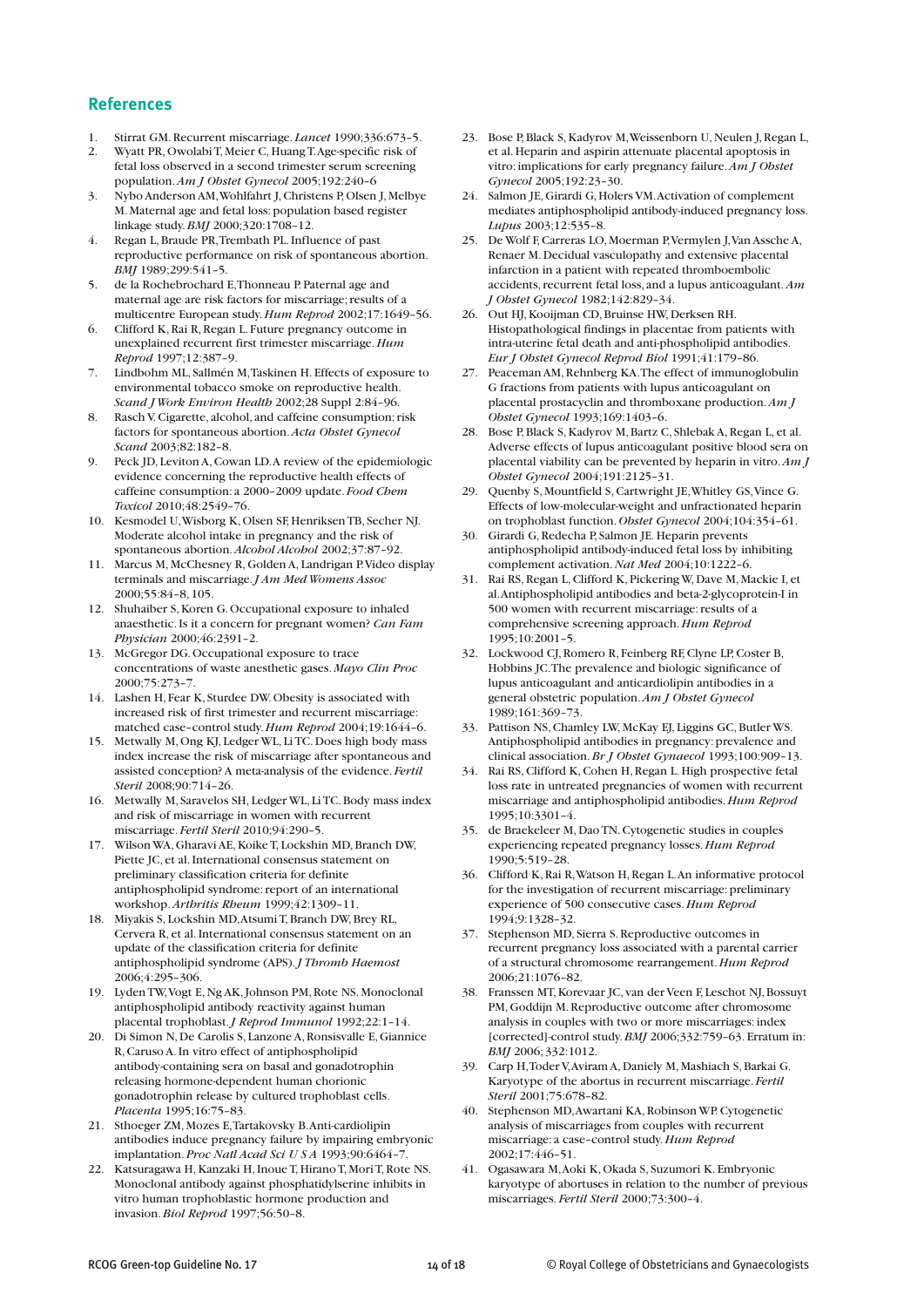- 42. Grimbizis GF,Camus M,Tarlatzis BC,Bontis JN, Devroey P. Clinical implications of uterine malformations and hysteroscopic treatment results.*Hum Reprod Update*  $2001$ ; 7:161-74.
- 43. Salim R,Regan L,Woelfer B,Backos M,Jurkovic D.A comparative study of the morphology of congenital uterine anomalies in women with and without a history of recurrent first trimester miscarriage.*Hum Reprod* 2003;18:162–6.
- 44. Acién P.Incidence of Müllerian defects in fertile and infertile women.*Hum Reprod* 1997;12:1372–6.
- 45. Woelfer B, Salim R,Banerjee S, Elson J,Regan L,Jurkovic D. Reproductive outcomes in women with congenital uterine anomalies detected by three-dimensional ultrasound screening. *Obstet Gynecol* 2001;98:1099–103.
- 46. Hanson U, Persson B,Thunell S.Relationship between haemoglobin A1C in early type 1 (insulin-dependent) diabetic pregnancy and the occurrence of spontaneous abortion and fetal malformation in Sweden.*Diabetologia* 1990;33:100–4.
- 47. Mills JL, Simpson JL, Driscoll SG,Jovanovic-Peterson L,Van Allen M,Aarons JH, et al.Incidence of spontaneous abortion among normal women and insulin-dependent diabetic women whose pregnancies were identified within 21 days of conception.*N Engl J Med* 1988;319:1617–23.
- 48. Abalovich M, Gutierrez S,Alcaraz G, Maccallini G, Garcia A, Levalle O.Overt and subclinical hypothyroidism complicating pregnancy. *Thyroid* 2002;12:63–8.
- 49. Bussen S, Sütterlin M, SteckT. Endocrine abnormalities during the follicular phase in women with recurrent spontaneous abortion.*Hum Reprod* 1999;14:18–20.
- 50. LiTC, Spuijbroek MD,Tuckerman E,Anstie B, Loxley M, Laird S. Endocrinological and endometrial factors in recurrent miscarriage.*BJOG* 2000;107:1471–9.
- 51. Esplin MS,Branch DW, Silver R, Stagnaro-Green A.Thyroid autoantibodies are not associated with recurrent pregnancy loss.*Am J Obstet Gynecol* 1998;179:1583–6.
- 52. Rushworth FH, Backos M, Rai R, Chilcott IT, Baxter N, Regan L. Prospective pregnancy outcome in untreated recurrent miscarriers with thyroid autoantibodies.*Hum Reprod* 2000;15:1637–9.
- 53. Rai R, Backos M, Rushworth F, Regan L. Polycystic ovaries and recurrent miscarriage – a reappraisal.*Hum Reprod* 2000;15:612–5.
- 54. Craig LB,Ke RW,Kutteh WH.Increased prevalence of insulin resistance in women with a history of recurrent pregnancy loss. *Fertil Steril* 2002;78:487–90.
- 55. Cocksedge KA, Saravelos SH,Wang Q,Tuckerman E, Laird SM, LiTC. Does free androgen index predict subsequent pregnancy outcome in women with recurrent miscarriage? *Hum Reprod* 2008;23:797–802.
- 56. Moffett A,Regan L,Braude P.Natural killer cells, miscarriage, and infertility.*BMJ* 2004;329:1283–5.
- 57. Wold AS,Arici A.Natural killer cells and reproductive failure. *Curr Opin Obstet Gynecol* 2005;17:237–41.
- 58. Rai R, Sacks G,Trew G.Natural killer cells and reproductive failure – theory,practice and prejudice.*Hum Reprod* 2005;20:1123–6.
- 59. Le Bouteiller P, Piccinni MP. Human NK cells in pregnant uterus: why there? *Am J Reprod Immunol* 2008;59:401–6.
- 60. Tuckerman E, Laird SM, Prakash A, LiTC. Prognostic value of the measurement of uterine natural killer cells in the endometrium of women with recurrent miscarriage.*Hum Reprod* 2007;22:2208–13.
- 61. Bombell S, McGuire W.Cytokine polymorphisms in women with recurrent pregnancy loss: meta-analysis.*Aust N Z J Obstet Gynaecol* 2008;48:147–54.
- 62. Regan L,Jivraj S.Infection and pregnancy loss.In: MacLean AB,Regan L,Carrington D, editors. *Infection and pregnancy*. London:RCOG Press; 2001.p. 291–304.
- 63. Hay PE, Lamont RF,Taylor-Robinson D, Morgan DJ,Ison C, Pearson J.Abnormal bacterial colonisation of the genital tract and subsequent preterm delivery and late miscarriage.*BMJ* 1994;308:295–8.
- 64. Leitich H,Kiss H.Asymptomatic bacterial vaginosis and intermediate flora as risk factors for adverse pregnancy outcome. *Best Pract Res Clin Obstet Gynaecol* 2007;21:375–90.
- 65. Llahi-Camp JM,Rai R,Ison C,Regan L,Taylor-Robinson D. Association of bacterial vaginosis with a history of second trimester miscarriage.*Hum Reprod* 1996;11:1575–8.
- 66. Ralph SG,Rutherford AJ,Wilson JD.Influence of bacterial vaginosis on conception and miscarriage in the first trimester: cohort study.*BMJ* 1999;319:220–3.
- 67. Ugwumadu A, Manyonda I,Reid F, Hay P. Effect of early oral clindamycin on late miscarriage and preterm delivery in asymptomatic women with abnormal vaginal flora and bacterial vaginosis: a randomised controlled trial. *Lancet* 2003;361:983–8.
- 68. Rey E,Kahn SR, David M, Shrier I.Thrombophilic disorders and fetal loss: a meta-analysis. *Lancet* 2003;361:901–8.
- 69. Kovalevsky G, Gracia CR, Berlin JA, Sammel MD, Barnhart KT. Evaluation of the association between hereditary thrombophilias and recurrent pregnancy loss: a meta-analysis.*Arch Intern Med* 2004;164:558–63.
- Carp H, Dolitzky M, Tur-Kaspa I, Inbal A. Hereditary thrombophilias are not associated with a decreased live birth rate in women with recurrent miscarriage. *Fertil Steril* 2002;78:58–62.
- 71. Rai R, Backos M, Elgaddal S, Shlebak A, Regan L. Factor V Leiden and recurrent miscarriage – prospective outcome of untreated pregnancies.*Hum Reprod* 2002;17:442–5.
- 72. Jivraj S, Makris M, Saravelos S, LiTC. Pregnancy outcome in women with factor V Leiden and recurrent miscarriage. *BJOG* 2009;116:995–8.
- 73. Robert JM, Macara LM,Chalmers EA, Smith GC.Inter-assay variation in antiphospholipid antibody testing.*BJOG* 2002;109:348–9.
- 74. Barber JC,Cockwell AE, Grant E,Williams S, Dunn R,Ogilvie CM.Is karyotyping couples experiencing recurrent miscarriage worth the cost? *BJOG* 2010;117:885–8.
- 75. Saravelos SH,Cocksedge KA, LiTC. Prevalence and diagnosis of congenital uterine anomalies in women with reproductive failure: a critical appraisal.*Hum Reprod Update* 2008;14:415–29.
- 76. Empson M, Lassere M,Craig J, Scott J. Prevention of recurrent miscarriage for women with antiphospholipid antibody or lupus anticoagulant.*Cochrane Database Syst Rev* 2005;(2):CD002859.
- Noble LS, Kutteh WH, Lashey N, Franklin RD, Herrada J. Antiphospholipid antibodies associated with recurrent pregnancy loss: prospective, multicenter, controlled pilot study comparing treatment with low-molecular-weight heparin versus unfractionated heparin. *Fertil Steril* 2005;83:684–90.
- 78. Stephenson MD,Ballem PJ,Tsang P, Purkiss S, Ensworth S, Houlihan E, et al.Treatment of antiphospholipid antibody syndrome (APS) in pregnancy: a randomized pilot trial comparing low molecular weight heparin to unfractionated heparin.*J Obstet Gynaecol Can* 2004;26:729–34.
- Farquharson RG, Quenby S, Greaves M.Antiphospholipid syndrome in pregnancy: a randomized, controlled trial of treatment. *Obstet Gynecol* 2002;100:408–13.
- 80. Laskin CA, Spitzer KA,Clark CA,Crowther MR, Ginsberg JS, Hawker GA, et al. Low molecular weight heparin and aspirin for recurrent pregnancy loss: results from the randomized, controlled HepASATrial.*J Rheumatol* 2009;36:279–87.
- 81. Duley L, Henderson-Smart DJ, Meher S, King JF. Antiplatelet agents for preventing pre-eclampsia and its complications. *Cochrane Database Syst Rev* 2007;(2):CD004659.
- 82. Backos M, Rai R, Thomas E, Murphy M, Doré C, Regan L. Bone density changes in pregnant women treated with heparin: a prospective, longitudinal study.*Hum Reprod* 1999;14:2876–80.
- 83. Carlin AJ, Farquharson RG, Quenby SM, Topping J, Fraser WD. Prospective observational study of bone mineral density during pregnancy: low molecular weight heparin versus control.*Hum Reprod* 2004;19:1211–4.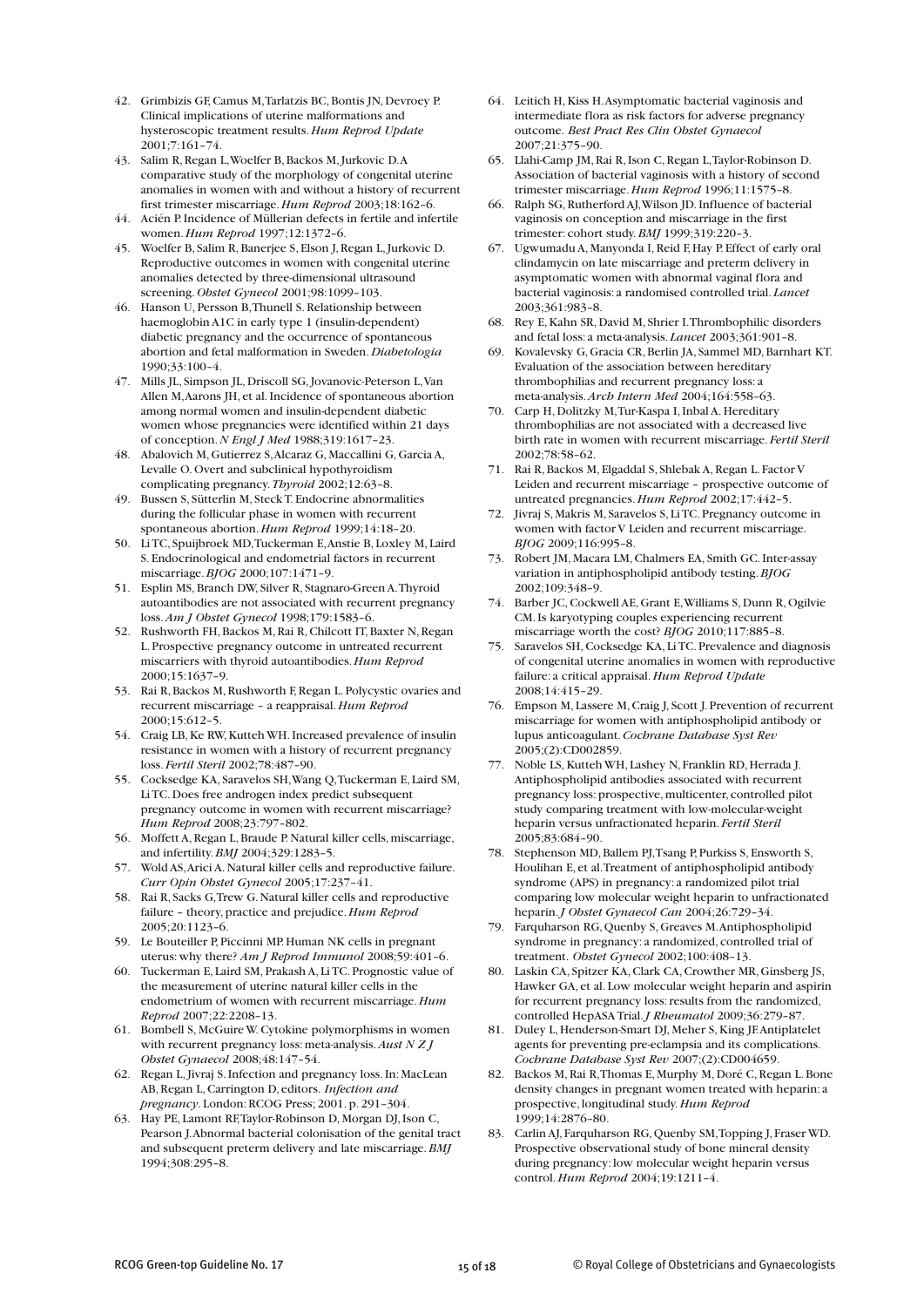- 84. Greer IA, Nelson-Piercy C. Low-molecular-weight heparins for thromboprophylaxis and treatment of venous thromboembolism in pregnancy: a systematic review of safety and efficacy.*Blood* 2005;106:401–7.
- 85. Backos M, Rai R, Baxter N, Chilcott IT, Cohen H, Regan L. Pregnancy complications in women with recurrent miscarriage associated with antiphospholipid antibodies treated with low dose aspirin and heparin.*Br J Obstet Gynaecol* 1999;106:102–7.
- 86. Branch DW, Silver RM, Blackwell JL, Reading JC, Scott JR. Outcome of treated pregnancies in women with antiphospholipid syndrome: an update of the Utah experience. *Obstet Gynecol* 1992;80:614–20.
- 97. Triolo G, Ferrante A, Ciccia F,Accardo-Palumbo A, Perino A, Castelli A, et al. Randomized study of subcutaneous low molecular weight heparin plus aspirin versus intravenous immunoglobulin in the treatment of recurrent fetal loss associated with antiphospholipid antibodies.*Arthritis Rheum* 2003;48:728–31.
- 88. Dendrinos S, Sakkas E, Makrakis E. Low-molecular-weight heparin versus intravenous immunoglobulin for recurrent abortion associated with antiphospholipid antibody syndrome.*Int J Gynaecol Obstet* 2009;104:223–5.
- 89. Ogilvie CM,Braude P, Scriven PN. Successful pregnancy outcomes after preimplantation genetic diagnosis (PGD) for carriers of chromosome translocations.*Hum Fertil (Camb)* 2001;4:168–71.
- 90. Scriven PN, Flinter FA, Braude PR, Ogilvie CM. Robertsonian translocations – reproductive risks and indications for preimplantation genetic diagnosis.*Hum Reprod* 2001;16:2267–73.
- 91. Regan L,Rai R,Backos M, El Gaddal S.Recurrent miscarriage and parental karyotype abnormalities: prevalence and future pregnancy outcome.Abstracts of the 17th Annual Meeting of the ESHRE, Lausanne, Switzerland 2001.*Hum Reprod* 2001;16 Suppl 1:177–8.
- 92. Lalioti MD.Can preimplantation genetic diagnosis overcome recurrent pregnancy failure? *Curr Opin Obstet Gynecol* 2008;20:199–204.
- 93. Platteau P, Staessen C, Michiels A,Van Steirteghem A, Liebaers I, Devroey P. Preimplantation genetic diagnosis for aneuploidy screening in patients with unexplained recurrent miscarriages. *Fertil Steril* 2005;83:393–7.
- 94. Munné S,Chen S, Fischer J,Colls P,Zheng X, Stevens J, et al. Preimplantation genetic diagnosis reduces pregnancy loss in women aged 35 years and older with a history of recurrent miscarriages. *Fertil Steril* 2005;84:331–5.
- 95. Garrisi JG, Colls P, Ferry KM, Zheng X, Garrisi MG, Munné S. Effect of infertility, maternal age, and number of previous miscarriages on the outcome of preimplantation genetic diagnosis for idiopathic recurrent pregnancy loss. *Fertil Steril* 2009;92:288–95.
- 96. Jacobsen LJ, DeCherney A.Results of conventional and hysteroscopic surgery.*Hum Reprod* 1997;12:1376–81.
- 97. Homer HA, LiTC,Cooke ID.The septate uterus: a review of management and reproductive outcome. *Fertil Steril* 2000;73:1–14.
- 98. Royal College of Obstetricians and Gynaecologists. Cervical cerclage. Green-top Guideline No. 60. London:RCOG; 2011.
- 99. Drakeley AJ,Roberts D,Alfirevic Z.Cervical cerclage for prevention of preterm delivery: meta-analysis of randomized trials. *Obstet Gynecol* 2003;102:621–7. Erratum in: *Obstet Gynecol* 2004;103:201.
- 100. Final report of the Medical Research Council/Royal College of Obstetricians and Gynaecologists multicentre randomised trial of cervical cerclage. MRC/RCOG Working Party on Cervical Cerclage.*Br J Obstet Gynaecol* 1993;100:516–23.
- 101. Berghella V,Odibo AO,To MS,Rust OA,Althuisius SM. Cerclage for short cervix on ultrasonography: meta-analysis of trials using individual patient-level data. *Obstet Gynecol* 2005;106:181–9.
- 102. Gibb DM, Salaria DA.Transabdominal cervicoisthmic cerclage in the management of recurrent second trimester miscarriage and preterm delivery.*Br J Obstet Gynaecol* 1995;102:802–6.
- 103. Anthony GS,Walker RG,Cameron AD, Price JL,Walker JJ, Calder AA.Transabdominal cervico-isthmic cerclage in the management of cervical incompetence. *Eur J Obstet Gynecol Reprod Biol* 1997;72:127–30.
- 104. Debbs RH, DeLa Vega GA, Pearson S, Sehdev H, Marchiano D, Ludmir J.Transabdominal cerclage after comprehensive evaluation of women with previous unsuccessful transvaginal cerclage. *Am J Obstet Gynecol* 2007;197:317.e1–4.
- 105. Zaveri V,Aghajafari F,Amankwah K, Hannah M.Abdominal versus vaginal cerclage after a failed transvaginal cerclage: a systematic review.*Am J Obstet Gynecol* 2002;187:868–72.
- 106. Thuesen LL, Diness BR, Langhoff-Roos J. Pre-pregnancy transabdominal cerclage.*Acta Obstet Gynecol Scand* 2009;88:483–6.
- 107. Raghupathy R,Al-Mutawa E,Al-Azemi M, Makhseed M,Azizieh F, Szekeres-Bartho J. Progesterone-induced blocking factor (PIBF) modulates cytokine production by lymphocytes from women with recurrent miscarriage or preterm delivery.*J Reprod Immunol* 2009;80:91–9.
- 108. Haas DM, Ramsey PS. Progestogen for preventing miscarriage.*Cochrane Database Syst Rev* 2008;(2):CD003511.
- 109. Harrison RF. Human chorionic gonadotrophin (hCG) in the management of recurrent abortion; results of a multi-centre placebo-controlled study. *Eur J Obstet Gynecol Reprod Biol* 1992;47:175–9.
- 110. Quenby S, Farquharson RG. Human chorionic gonadotropin supplementation in recurring pregnancy loss: a controlled trial. *Fertil Steril* 1994;62:708–10.
- 111. Clifford K, Rai R, Watson H, Franks S, Regan L. Does suppressing luteinising hormone secretion reduce the miscarriage rate? Results of a randomised controlled trial. *BMJ* 1996;312:1508–11.
- 112. Palomba S, Falbo A,Orio F Jr,Zullo F. Effect of preconceptional metformin on abortion risk in polycystic ovary syndrome: a systematic review and meta-analysis of randomized controlled trials. *Fertil Steril* 2009;92:1646–58.
- 113. Jakubowicz DJ, Iuorno MJ, Jakubowicz S, Roberts KA, Nestler JE. Effects of metformin on early pregnancy loss in the polycystic ovary syndrome.*J Clin Endocrinol Metab* 2002;87:524–9.
- 114. PorterTF, LaCoursiereY, Scott JR.Immunotherapy for recurrent miscarriage.*Cochrane Database Syst Rev* 2006;(2):CD000112.
- 115. Stephenson MD,Kutteh WH, Purkiss S, Librach C, Schultz P, Houlihan E, et al.Intravenous immunoglobulin and idiopathic secondary recurrent miscarriage: a multicentered randomized placebo-controlled trial.*Hum Reprod* 2010;25:2203–9.
- 116. Royal College of Obstetricians and Gynaecologists.*Reducing the risk of thrombosis and embolism during pregnancy and the puerperium*. Green-top Guideline No. 37a. London: RCOG; 2009 [http://www.rcog.org.uk/womens-health/clinical-guidance/r

educing-risk-of-thrombosis-greentop37a]. 117. Carp H, Dolitzky M, Inbal A.Thromboprophylaxis improves the live birth rate in women with consecutive recurrent miscarriages and hereditary thrombophilia. *J Thromb*

- *Haemost* 2003;1:433–8. 118. Brenner B, Hoffman R, Carp H, Dulitsky M, Younis J; LIVE-ENOX Investigators. Efficacy and safety of two doses of enoxaparin in women with thrombophilia and recurrent pregnancy loss:the LIVE-ENOX study.*J Thromb Haemost* 2005;3:227–9.
- 119. Ogueh O, Chen MF, Spurll G, Benjamin A. Outcome of pregnancy in women with hereditary thrombophilia.*Int J Gynaecol Obstet* 2001;74:247–53.
- 120. Gris JC, Mercier E,Quéré I, Lavigne-Lissalde G, Cochery-Nouvellon E, Hoffet M, et al. Low-molecular weight heparin versus low-dose aspirin in women with one fetal loss and constitutional thrombophilic disorder.*Blood* 2004;103:3695–9.
- 121. Brigham SA,Conlon C, Farquharson RG.A longitudinal study of pregnancy outcome following idiopathic recurrent miscarriage.*Hum Reprod* 1999;14:2868–71.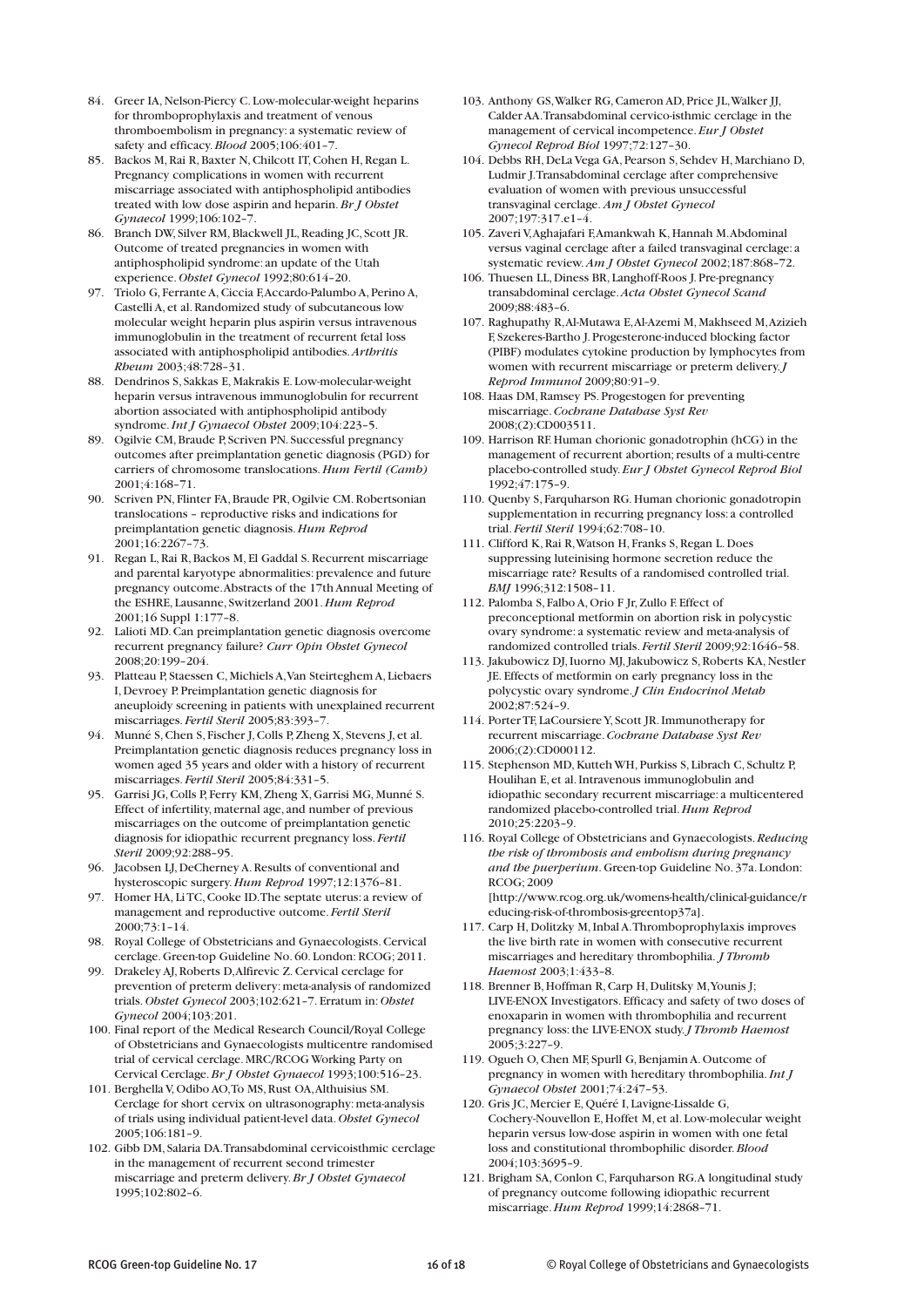- 122. Liddell HS, Pattison NS,Zanderigo A.Recurrent miscarriage outcome after supportive care in early pregnancy.*Aust N Z J Obstet Gynaecol* 1991;31:320–2.
- 123. Kaandorp SP, Goddijn M, van der Post JA, Hutten BA, Verhoeve HR, Hamulyák K, et al.Aspirin plus heparin or aspirin alone in women with recurrent miscarriage.*N Engl J Med* 2010;362:1586–96.

# **Appendix**

**Grades of recommendations** At least one meta-analysis, systematic review or randomised controlled trial rated as 1++ and directly applicable to the target population;or A systematic review of randomised controlled trials or a body of evidence consisting principally of studies rated as 1+ directly applicable to the target population and demonstrating overall consistency of results A body of evidence including studies rated as 2++ directly applicable to the target population, and demonstrating overall consistency of results;or Extrapolated evidence from studies rated as  $1++$  or  $1+$ A body of evidence including studies rated as 2+ directly applicable to the target population and demonstrating overall consistency of results;or Extrapolated evidence from studies rated as  $2++$ Evidence level 3 or 4;or Extrapolated evidence from studies rated as 2+ **Good practice point** Recommended best practice based on the clinical experience of the guideline **Classification of evidence levels** 1++ High-quality meta-analyses, systematic reviews of randomised controlled trials or randomised controlled trials with a very low risk of bias 1+ Well-conducted meta-analyses, systematic reviews of randomised controlled trials or randomised controlled trials with a low risk of bias 1- Meta-analyses, systematic reviews of randomised controlled trials or randomised controlled trials with a high risk of bias 2++ High-quality systematic reviews of case– control or cohort studies or high-quality case–control or cohort studies with a very low risk of confounding,bias or chance and a high probability that the relationship is causal 2+ Well-conducted case–control or cohort studies with a low risk of confounding, bias or chance and a moderate probability that the relationship is causal 2- Case–control or cohort studies with a high risk of confounding,bias or chance and a significant risk that the relationship is not causal 3 Non-analytical studies, e.g. case reports, case series  $\checkmark$ **C D B A**

development group

124. Clark P,Walker ID, Langhorne P,Crichton L,Thomson A, Greaves M, et al.; Scottish Pregnancy Intervention Study (SPIN) collaborators. SPIN (Scottish Pregnancy Intervention) study: a multicenter, randomized controlled trial of low-molecular-weight heparin and low-dose aspirin in women with recurrent miscarriage.*Blood* 2010;115:4162–7.

4 Expert opinion